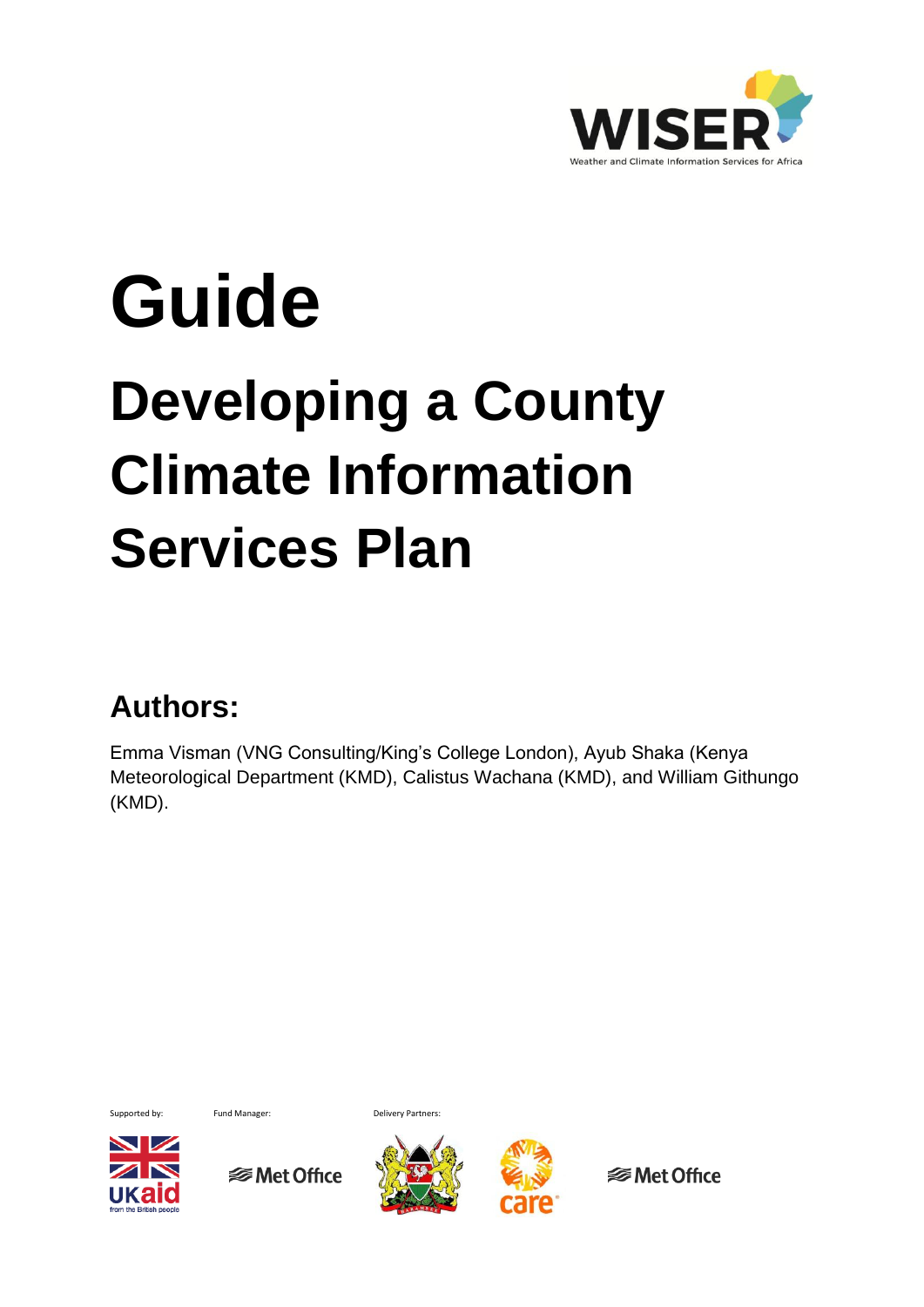

## **Contents**

- Introduction what are County CIS plans and why are they necessary?
- What is this guide and how to use it?
- Acronyms
- Annexes
- Understanding the roles of KMD and the CMO within the county
- Undertaking a technical assessment of existing observational networks and data, and reviewing current climate products and their communication
- Identify stakeholders' climate information needs
- Drafting the CCISP
- Reviewing the plan
- Implementing the plan
- Key source materials

## **Introduction - what are County CIS plans and why are they necessary?**

In line with the process of devolution and decentralisation, KMD has established County Meteorological Offices (CMOs) in each county. KMD recognises the need for its CMOs to be providing climate information which is relevant for key decision makers within County Administration and the county's main livelihood groups. This, in turn, requires that CMOs establish an understanding of the specific types of climate information which these decision makers need, when they need the information, what format they need it to be provided in and when and how they need to receive it, to ensure that it can appropriately support specific decision-making processes. KMD has also recognised that the process of developing decision-relevant information requires engaging technical expertise from across different ministries (for example to develop livestock and agricultural advisories) and appreciating local and indigenous knowledge about weather and climate and their impacts on environment and **livelihoods** 

Supported by: Fund Manager: Delivery Partners:

 $\blacksquare$ 

**<del></del>** Met Office



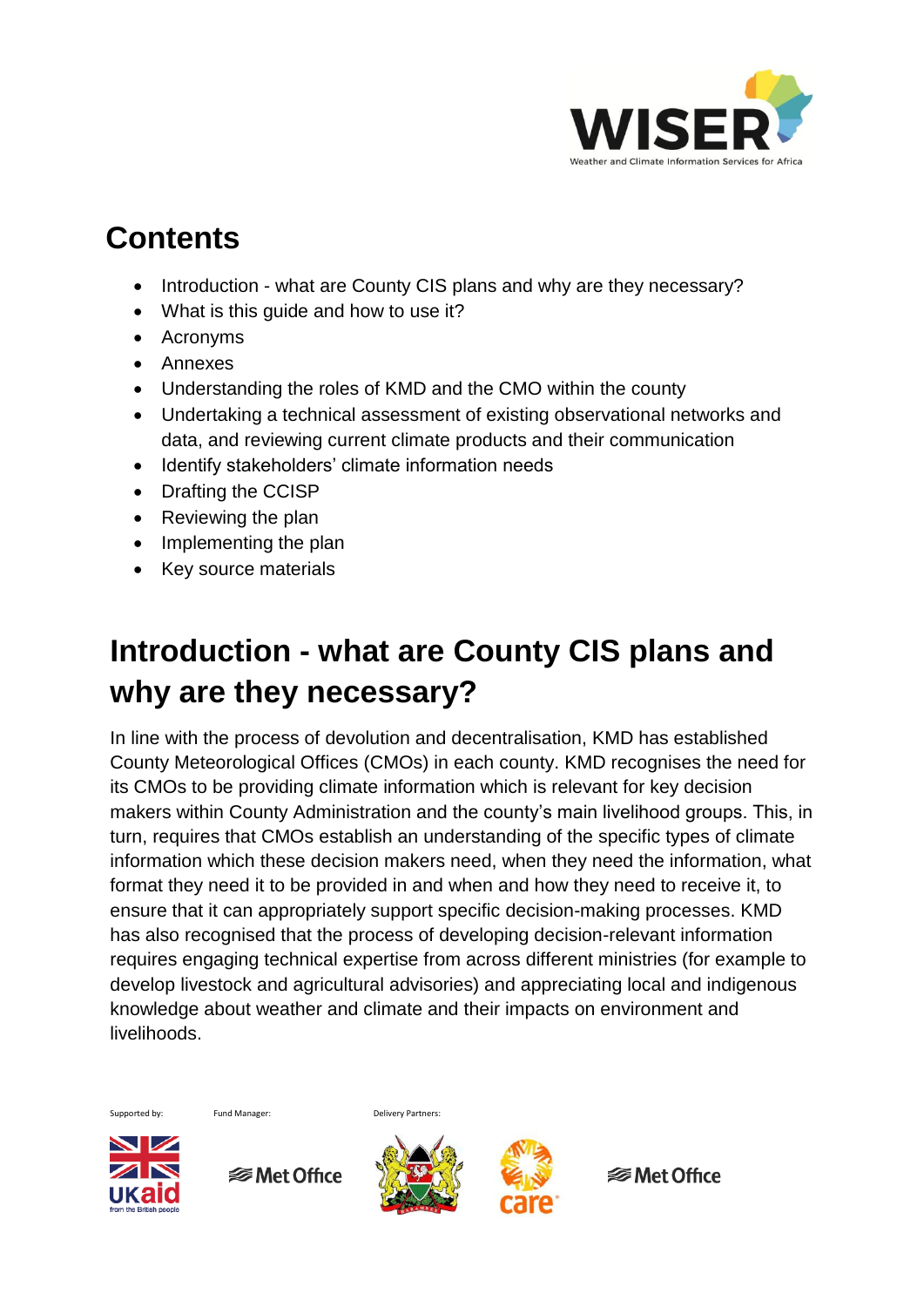

Developing a County Climate Information Services Plan (CCISP) is a process by which the CMO undertakes to jointly develop with key stakeholders a plan through which climate information can best support the people in the county in addressing the socio-economic challenges which they face.

## **What is this guide and how to use it?**

This guide maps out the key steps in the process of developing a CCISP. It is designed to be used in conjunction with the KMD CCISP template (see [Annex 1\)](http://www.metoffice.gov.uk/binaries/content/assets/mohippo/pdf/international/wiser/annex1_content-for-a-county-cis-plan.pdf). The template includes both generic text, appropriate for all county contexts, and highlights areas which require county-specific input. The guide outlines a number of approaches through which the CDMS can gather the information required to complete the county-specific input.

The CMO, managed by the County Director of Meteorological Services (CDMS), is responsible for initiating the process of developing and implementing the CCISP. KMD is responsible for providing guidance and resources, where required, to support the development and implementation of the plan. The active engagement of key stakeholders from across County Administration and the county's principal livelihood groups is essential to ensure that: (i) the plan is appropriate for meeting countyspecific needs, (ii) the climate information produced by the CMO will be used and (iii) the CMO receives support from the County Administration and key stakeholders to enable the plan's effective implementation.

As outlined in Table 1 (see below), the process of developing a CCISP entails a number of steps:

- 1. Understanding the roles of KMD and the CMO within the county.
- 2. Undertaking a technical assessment of *existing* observation networks and data sources and reviewing the *current* development and communication of climate information products.
- 3. Identifying the climate information needs of key stakeholders across County Administration and amongst the county's principal livelihood groups, through:



Supported by: Fund Manager: Delivery Partners:





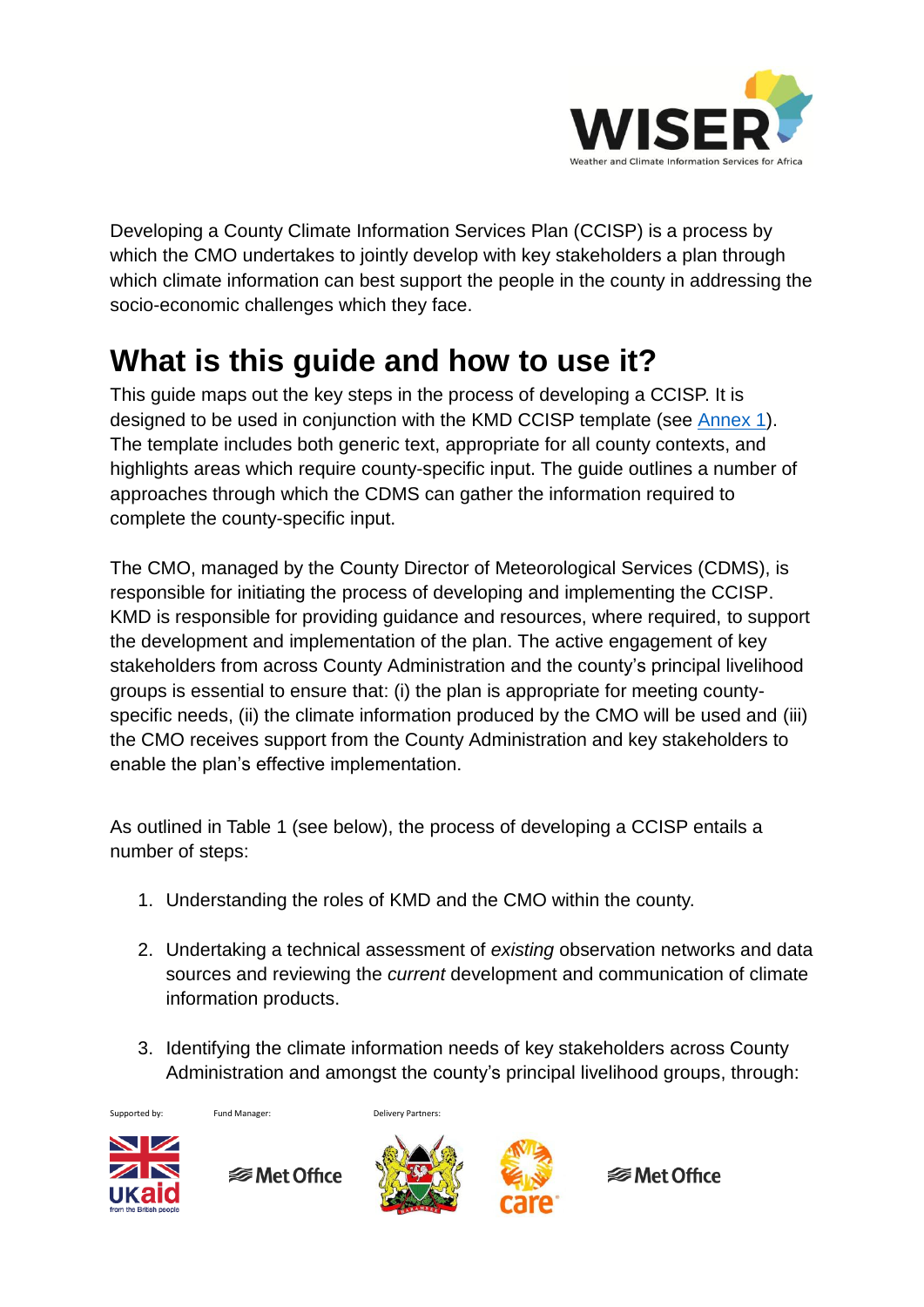

- Mapping key stakeholders across ministries, decentralized agencies and principal livelihood groups.
- Finding out the climate information needs of each of these key stakeholder groups through direct discussion (including through focus groups, surveys, key informant interviews).
- Reviewing key county policies and programmes, including the County Integrated Development Plan (CIDP), to assess how these have integrated climate issues and align with national, regional and international climate and development policies and programmes, and how relevant climate information could further strengthen them.
- Scoping the reach of existing media channels and social networks.
- 4. Drafting the CCISP
- Establishing county-specific goals and objectives for the County CIS plan;
- Planning the required observation network;
- Planning the climate information which will be produced by the CMO;
- Planning the communications strategy.
- 5. Reviewing and finalising the CCISP with key stakeholders and planning implementation, monitoring, evaluation and regular review of the CCISP.
- 6. Implementing the plan.

This document is based on a one-week CCISP writeshop held in July 2016, undertaken within the UK government's Department for International Development (DFID)-funded Weather and Climate Information Services for Africa (WISER) programme's Western Kenya (Decentralised Climate Information Services for Decision Making in Western Kenya) project.

The document draws on key contributions from KMD head office and the CDMS of Kitui, Embu, Trans Nzoia, Siaya, Kakamega, Kisumu, Migori, Homa Bay, Busia, Bungoma and Vihiga Counties, as well as experience from the DFID Kenya-funded Adaptation Consortium (ADA) and CARE's Adaptation Learning Programme.





**<del></del>** Met Office



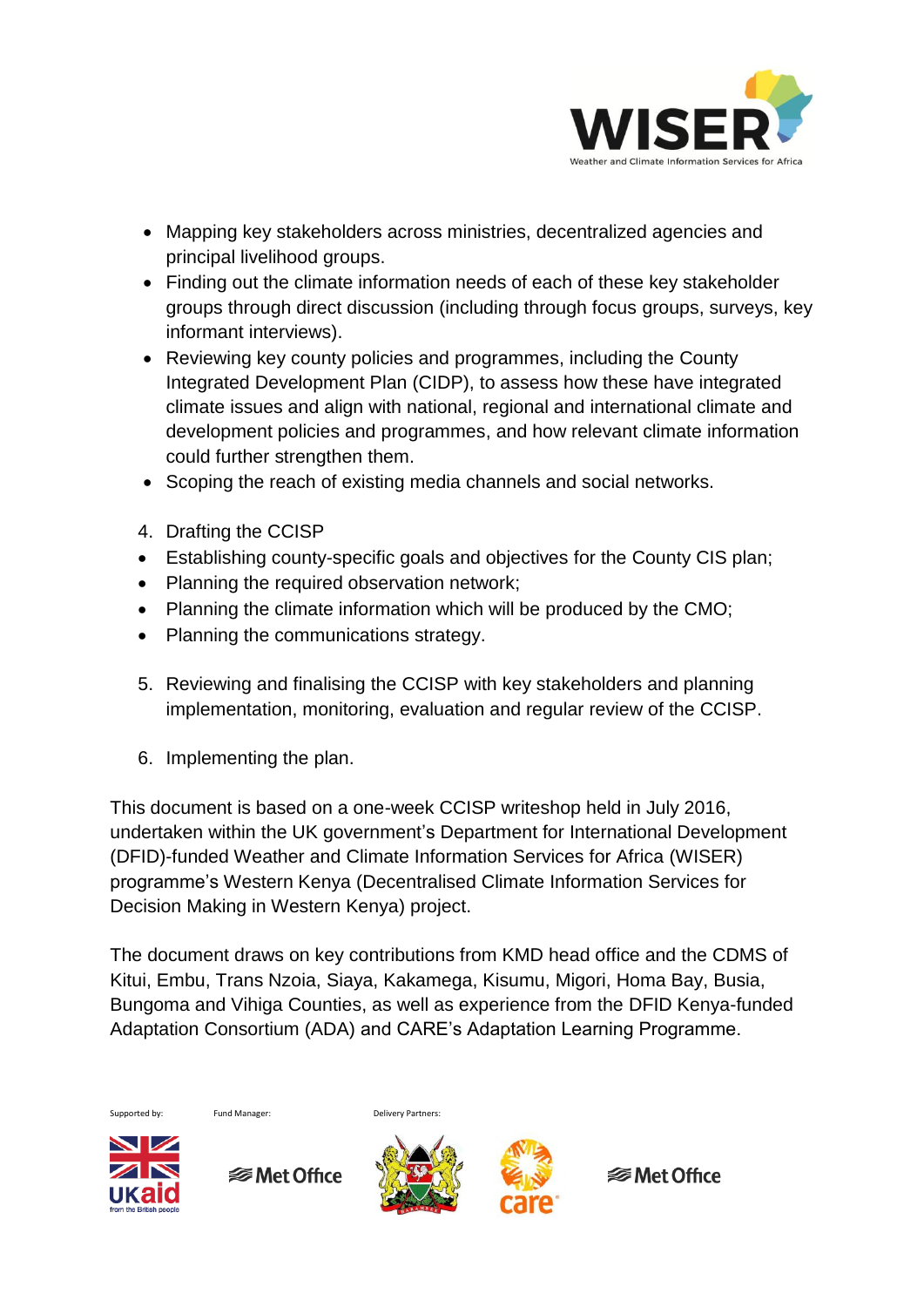

## **Acronyms**

| <b>ADA</b>   | <b>Adaptation Consortium</b>                        |
|--------------|-----------------------------------------------------|
| <b>CCISP</b> | <b>County Climate Information Services Plan</b>     |
| <b>CCM</b>   | <b>County Climate Monitor</b>                       |
| <b>CDMS</b>  | <b>County Director of Meteorological Services</b>   |
| <b>CIDP</b>  | County Integrated Development Plan                  |
| <b>CIS</b>   | <b>Climate Information Services</b>                 |
| <b>CMO</b>   | <b>County Meteorological Office</b>                 |
| <b>DFID</b>  | Department for International Development            |
| <b>KMD</b>   | Kenya Meteorological Department                     |
| <b>WISER</b> | Weather and Climate Information Services for Africa |

### **Annexes**

- 1. [Kenya Met Department County Climate Information Service Plan template.](http://www.metoffice.gov.uk/binaries/content/assets/mohippo/pdf/international/wiser/annex1_content-for-a-county-cis-plan.pdf)
- 2. [Questionnaire on information needs and access weather and climate](http://www.metoffice.gov.uk/binaries/content/assets/mohippo/pdf/international/wiser/annex2_sample-needs--access-questions.pdf)  [information services.](http://www.metoffice.gov.uk/binaries/content/assets/mohippo/pdf/international/wiser/annex2_sample-needs--access-questions.pdf)
- 3. [Sample baseline survey for WISER Western project.](http://www.metoffice.gov.uk/binaries/content/assets/mohippo/pdf/international/wiser/annex3_sample-baseline-survey.pdf)
- 4. [Synthesis score-card for collating information on county government use of](http://www.metoffice.gov.uk/binaries/content/assets/mohippo/pdf/international/wiser/annex4_sample-score-card_enabling-climate-info.pdf)  [weather and climate information services.](http://www.metoffice.gov.uk/binaries/content/assets/mohippo/pdf/international/wiser/annex4_sample-score-card_enabling-climate-info.pdf)
- 5. [Sample seasonal score-card for post-seasonal review of weather and climate](http://www.metoffice.gov.uk/binaries/content/assets/mohippo/pdf/international/wiser/annex5_sample-seasonal-score-card.pdf)  [information services.](http://www.metoffice.gov.uk/binaries/content/assets/mohippo/pdf/international/wiser/annex5_sample-seasonal-score-card.pdf)
- 6. [County Director of Meteorology monthly reporting template.](http://www.metoffice.gov.uk/binaries/content/assets/mohippo/pdf/international/wiser/annex6_cdm-monthly-report-template.pdf)



Supported by: Fund Manager: Delivery Partners:

 $\blacksquare$ 

*<del></del>* Met Office



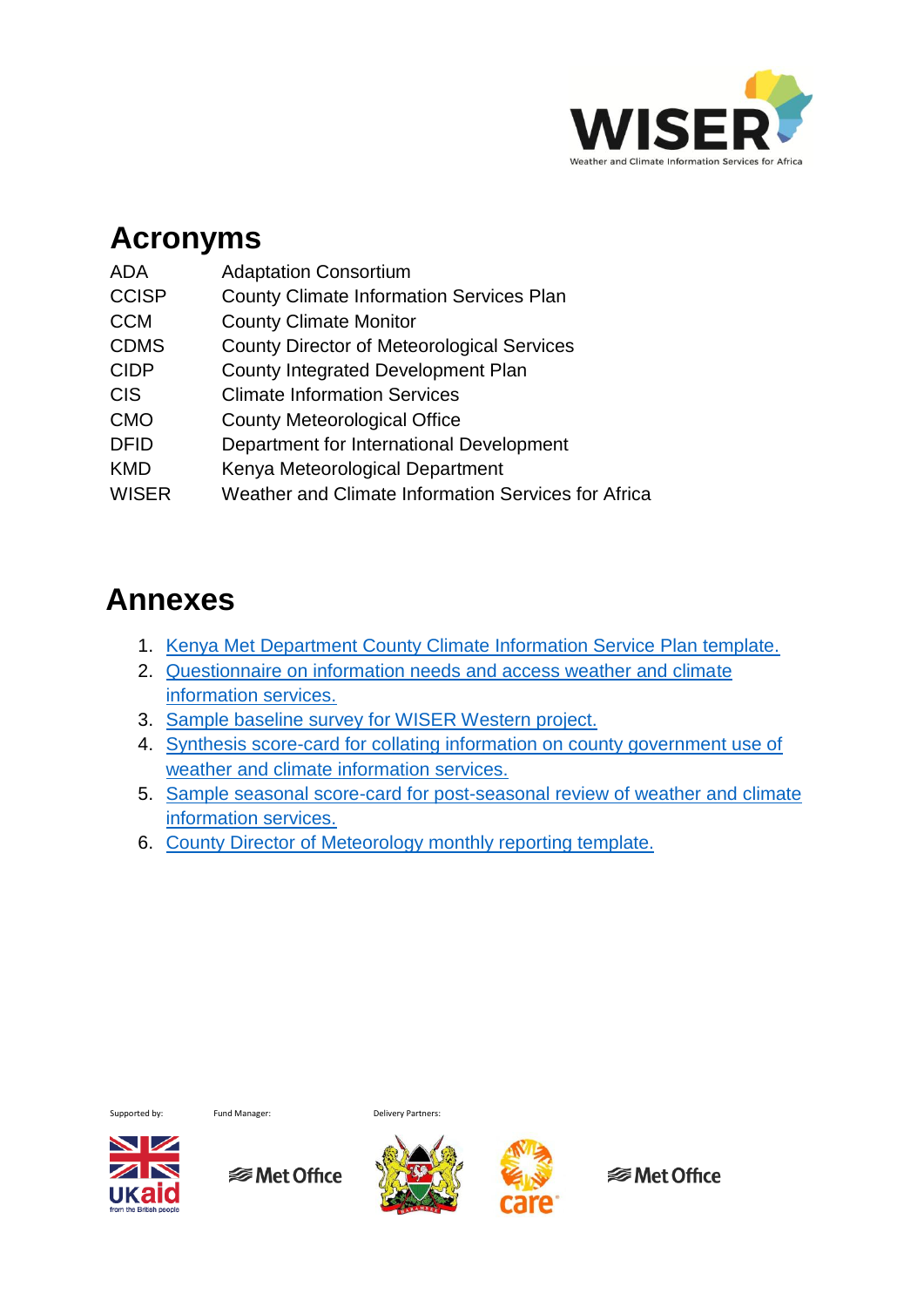

| <b>Key steps</b>                                                                   | <b>Section of CCISP</b><br>which this step will<br>provide information | <b>Key activities</b>                                                                                                                                                                                                                  | <b>Potential approaches /</b><br>methodologies / key source<br>materials                                                 |
|------------------------------------------------------------------------------------|------------------------------------------------------------------------|----------------------------------------------------------------------------------------------------------------------------------------------------------------------------------------------------------------------------------------|--------------------------------------------------------------------------------------------------------------------------|
|                                                                                    | for                                                                    |                                                                                                                                                                                                                                        |                                                                                                                          |
| 1. Understanding the roles of<br>KMD and the CMO within<br>the county.             | <b>CCISP Section 1.1</b><br>and $1.2$                                  | Review the roles of the CMO and CDMS and the<br>1.1<br>support provided by KMD<br>Review the principles of developing decision-<br>1.2 <sub>1</sub><br>relevant climate information<br>Review key KMD and national policies and<br>1.3 | KMD (2015) Strategic Plan for<br>Development of Decentralised<br>Services, working draft<br>KMD CCISP template with core |
|                                                                                    |                                                                        | planning regarding climate and development                                                                                                                                                                                             | content (Annex 1)                                                                                                        |
| 2. Undertaking a technical<br>assessment of existing<br>observational networks and | <b>CCISP Sections</b><br>1.5, 1.6, 3.1, 4.1                            | Review and map the county's existing<br>2.1<br>observations network<br>2.2 Review existing climate data to produce an                                                                                                                  | Employing approaches outlined in<br>the CDM's Operational Manual                                                         |
| data, and reviewing current<br>products and their<br>communication.                |                                                                        | overview of the county's climatology, observed<br>trends and current understanding of future<br>trends                                                                                                                                 | Reviewing data held in CMO and<br>KMD head office                                                                        |
|                                                                                    |                                                                        | 2.3 Review what climate information is currently<br>provided for the county by the CMO and KMD<br>and the channels through which these products<br>are currently communicated                                                          | Reviewing all climate information<br>currently produced by the CMO and<br>KMD relevant to the county                     |
| 3. Identify key stakeholders'<br>climate information needs                         | <b>CCISP Section 2</b>                                                 | Mapping key stakeholders across ministries,<br>3.1<br>decentralized agencies and principal livelihood<br>groups.                                                                                                                       | For 3.1, stakeholder mapping and<br>analysis.                                                                            |
|                                                                                    |                                                                        | 3.2 Reviewing key county policies and programmes,                                                                                                                                                                                      | For 3.2, KMD developing a template                                                                                       |

Supported by: Fund Manager: Delivery Partners:







care<sup>®</sup>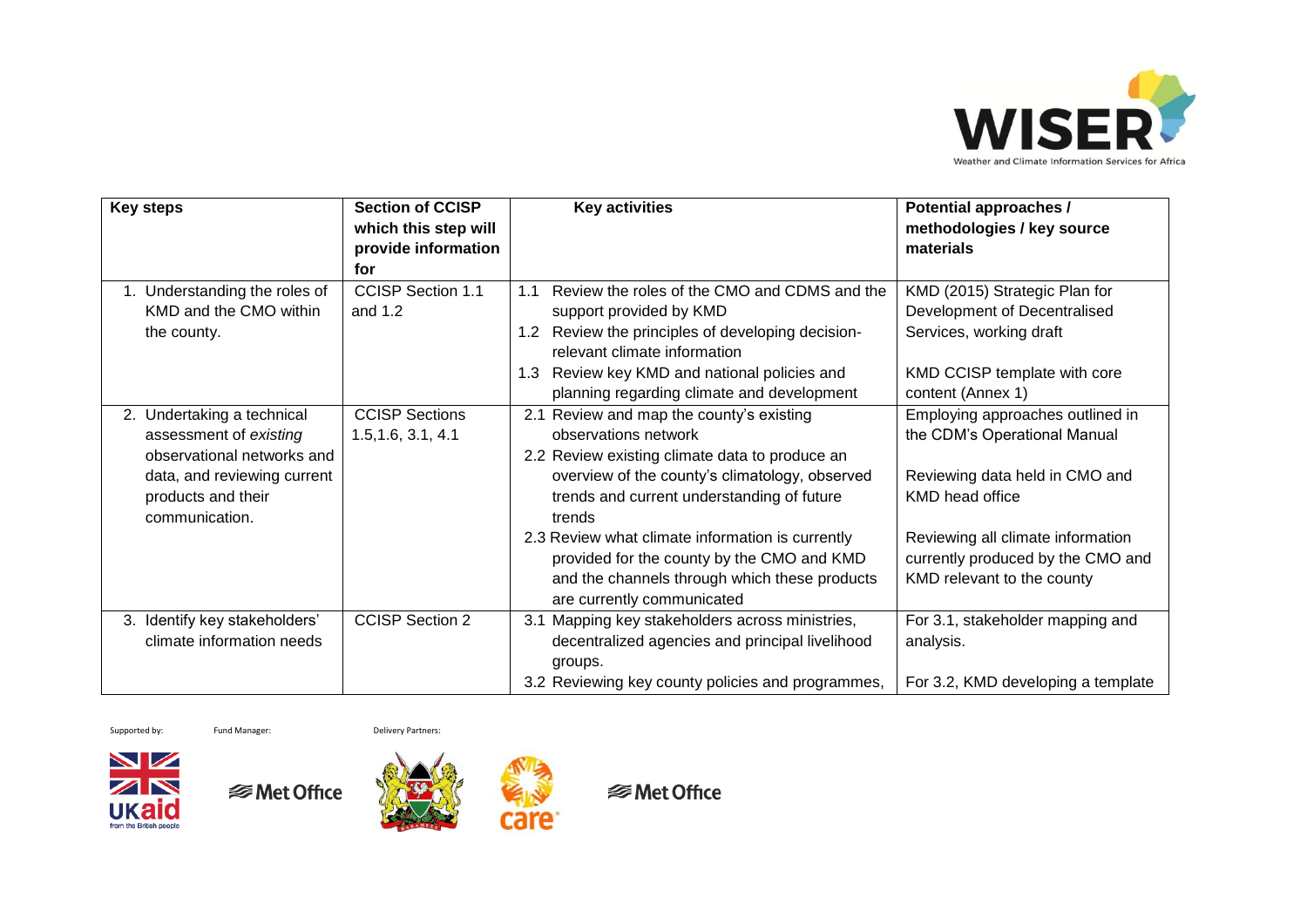

| <b>Key steps</b>       | <b>Section of CCISP</b><br>which this step will<br>provide information<br>for                           | <b>Key activities</b>                                                                                                                                                                                                                                                                                                                                                               | <b>Potential approaches /</b><br>methodologies / key source<br>materials                                                                                                                                                                                                                                                                                                                                                                                             |
|------------------------|---------------------------------------------------------------------------------------------------------|-------------------------------------------------------------------------------------------------------------------------------------------------------------------------------------------------------------------------------------------------------------------------------------------------------------------------------------------------------------------------------------|----------------------------------------------------------------------------------------------------------------------------------------------------------------------------------------------------------------------------------------------------------------------------------------------------------------------------------------------------------------------------------------------------------------------------------------------------------------------|
|                        |                                                                                                         | including the CIDP, assessing how these align<br>with national, regional and international policies<br>and programmes, and where climate information<br>could strengthen these.<br>3.3 Finding out the climate information needs of<br>each of the key stakeholder groups through<br>direct discussion.<br>3.4 Scoping the reach of existing media channels<br>and social networks. | for reviewing CIDP to: assess how<br>climate risks are addressed; review<br>climate-related activities and; identify<br>opportunities to strengthen<br>integration of climate issues.<br>For 3.3, useful approaches include:<br>focus groups, surveys and key<br>informant interviews<br>For 3.4, scoping of communications<br>channels and social networks<br>through meeting with radio, TV, and<br>integrating questions on trusted<br>social networks within 3.3 |
| Drafting the plan<br>4 | 4.1 feeds into CCISP<br>Section 1.1, 2.1<br>4.2 feeds into CCISP<br>Section 3.2<br>4.3 feeds into CCISP | Establishing county-specific goals, objectives<br>4.1<br>and principles and ensuring alignment with both<br>key county policies and national, regional and<br>international policies, processes and programme<br>4.2 Planning the required observation network.                                                                                                                     | Use data gathered in steps 1-3 to<br>draft the content of the CCISP and<br>review this with key stakeholders to<br>ensure the proposed products and<br>channels for communication are                                                                                                                                                                                                                                                                                |

Supported by: Fund Manager: Delivery Partners:





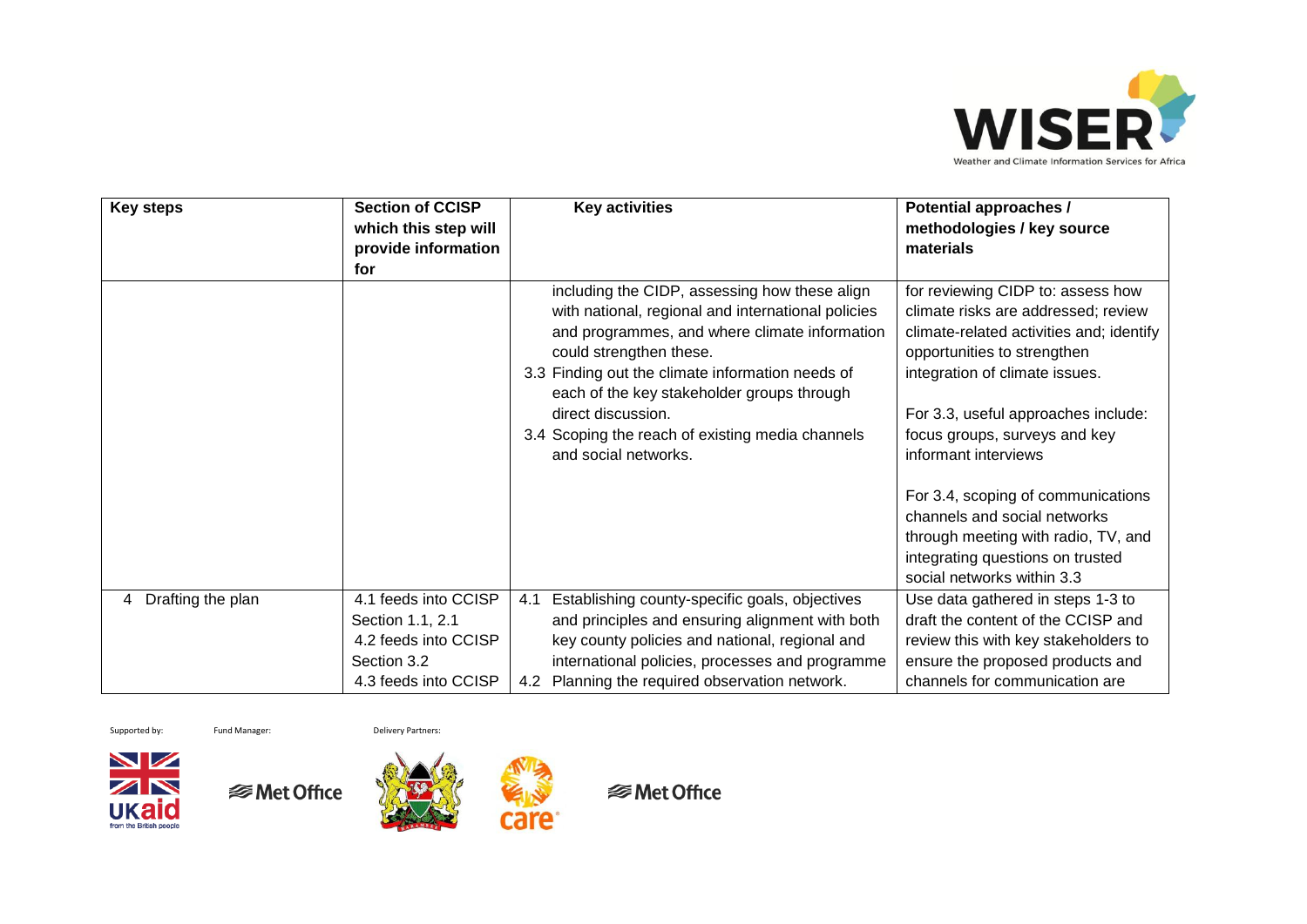

| <b>Key steps</b>            | <b>Section of CCISP</b><br>which this step will<br>provide information<br>for | <b>Key activities</b>                                                                                                                                                                                                                     | Potential approaches /<br>methodologies / key source<br>materials                                                                                                                                                                                                                                                |
|-----------------------------|-------------------------------------------------------------------------------|-------------------------------------------------------------------------------------------------------------------------------------------------------------------------------------------------------------------------------------------|------------------------------------------------------------------------------------------------------------------------------------------------------------------------------------------------------------------------------------------------------------------------------------------------------------------|
|                             | Section 4.2<br>4.4 feeds into CCISP<br>Section 5                              | Planning the proposed county-specific climate<br>4.3<br>information to be provided.<br>Planning the communications strategy and<br>4.4<br>reviewing this with key stakeholders.<br>Developing a budget for the CCISP<br>4.5               | appropriate to support their decision<br>making processes.                                                                                                                                                                                                                                                       |
| Reviewing the plan<br>5.    | 5.2 feeds into CCISP<br>Sections 6 and 7                                      | Reviewing and finalising the CCISP with key<br>5.1<br>stakeholders<br>5.2 Planning and agreeing with both key county<br>stakeholders and KMD head office the<br>implementation, monitoring, evaluation and<br>regular review of the CCISP | Hold a meeting with representation<br>from County Administration and the<br>principal livelihood and social groups<br>to formally review the draft CCISP.<br>Identify and agree with key<br>stakeholders processes for regular<br>review and feedback at local (village,<br>ward), sub-county and county levels. |
| Implementing the plan<br>6. |                                                                               |                                                                                                                                                                                                                                           |                                                                                                                                                                                                                                                                                                                  |

Supported by: Fund Manager: Delivery Partners:









care<sup>®</sup>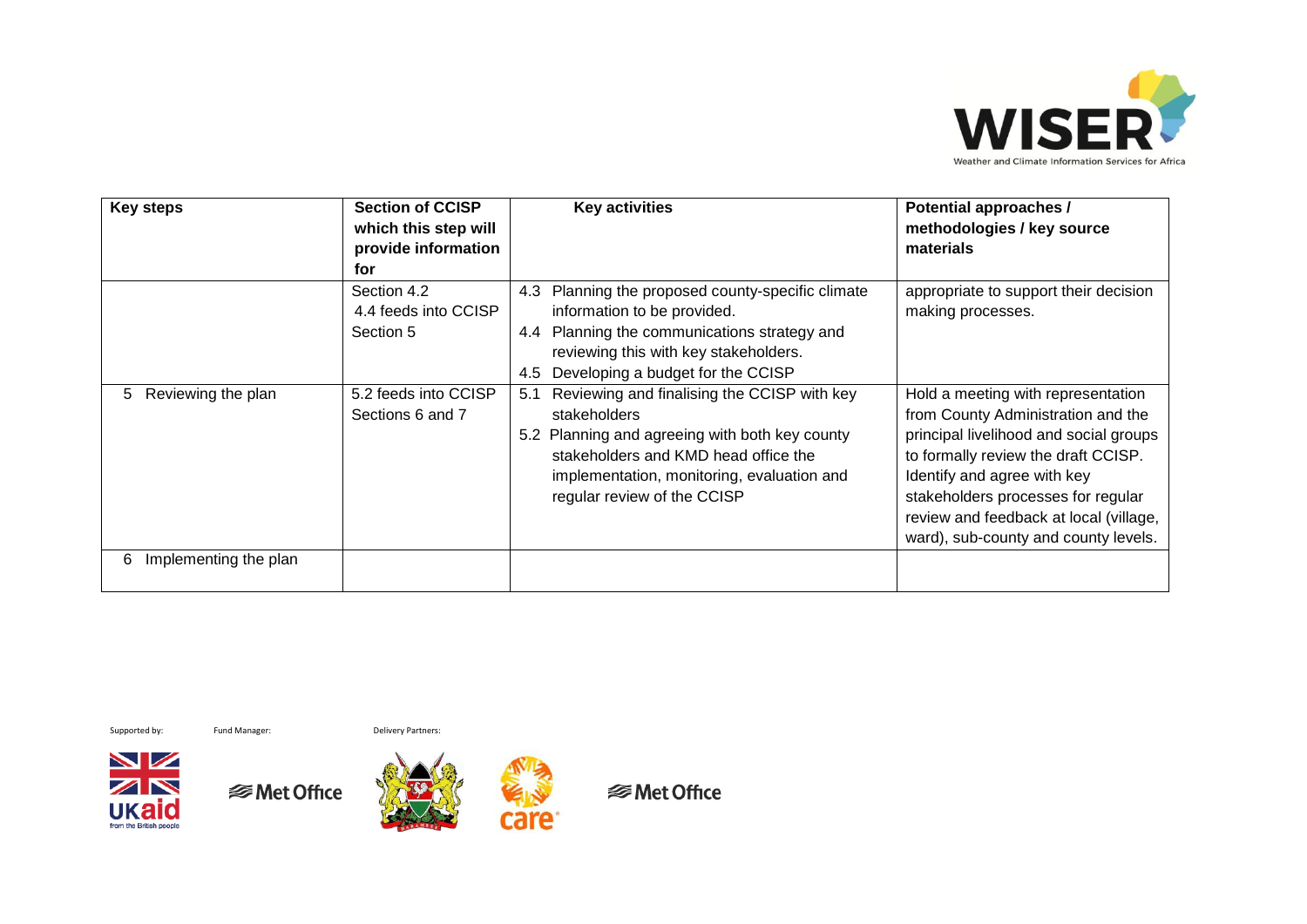

## **1.Understanding the roles of KMD and the CMO within the county**

*Section 1.1 in the CCISP template outlines the reasons for developing the CCISP and KMD's mandate. Section 1.2 outlines the roles and responsibilities of the CMO and CDMS.*

#### **1.1 Review the roles of the CMO and CDMS and the support provided by KMD**

KMD has developed the roles and responsibilities of the CMO and CDMS and these are included in the CCISP Common Content (see Annex 1).

It is important that the CDMS clarifies the support provided by KMD, including the schedule for issuing of daily, weekly and seasonal forecasts, as well as monthly updates, and the issuing of extreme weather events.

It is also important that the CMD/CMO reviews its roles and responsibilities, as well as its existing capacities and resources to ensure that the aims of the CCISP are realistic and achievable.

#### **1.2 Principles guiding the development of decision-relevant climate information services?**

Aware of the need to ensure that it is developing climate information which is relevant for decision makers, KMD has agreed a set of **guiding principles** recognising that effective CIS need to:

- Provide reliable probabilistic climate information
- Be relevant to users' needs and gender-sensitive
- Be accessible
- Foster increased trust through developing two-way channels of communication for co-production of weather and climate knowledge
- Support increased understanding, strengthening appropriate communication and use of probabilistic and uncertain information.

Supported by: Fund Manager: Delivery Partners:



**<del></del>** Met Office



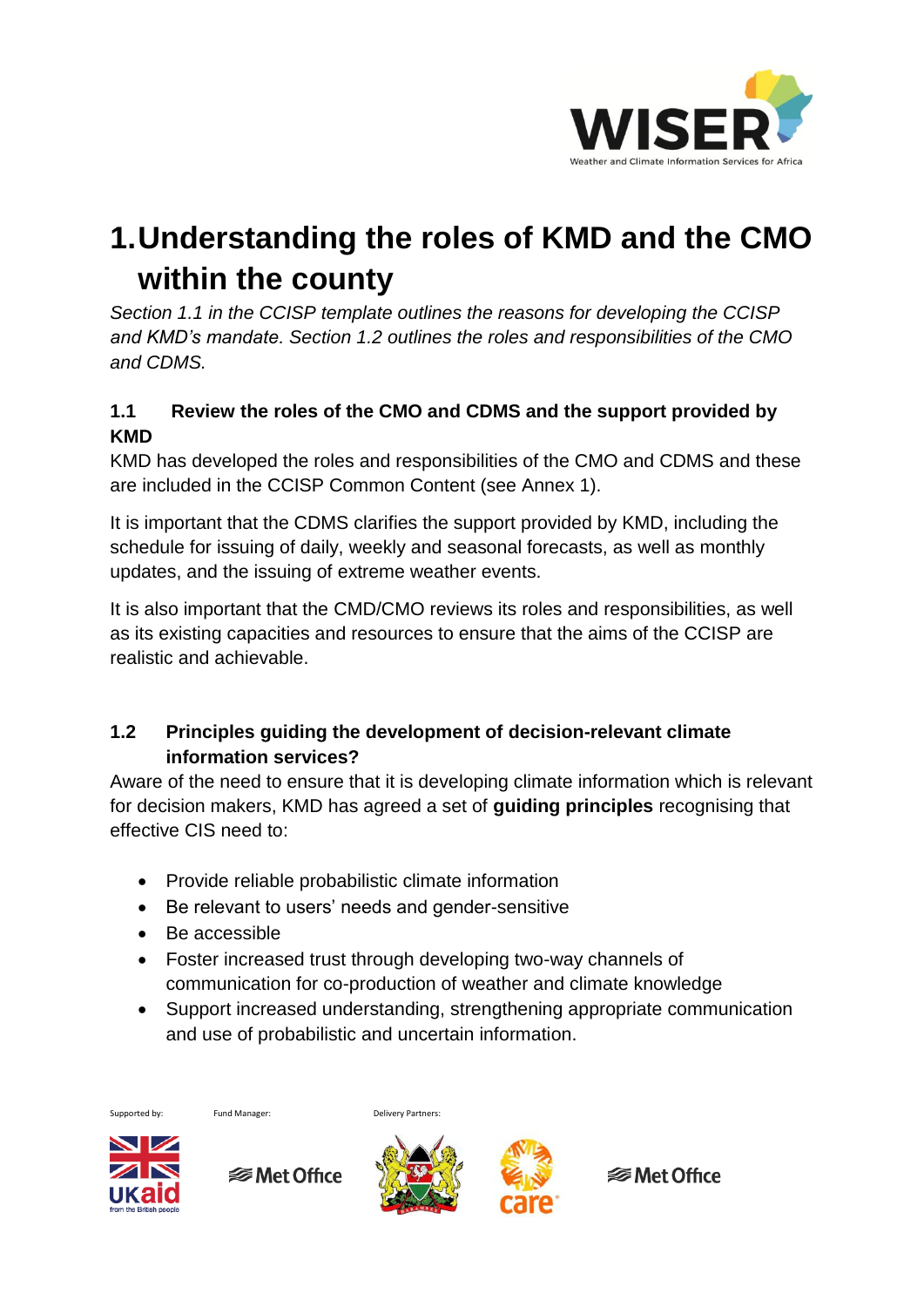

Section 2 of the CCISP requires a county-specific understanding of each of these principles.

CMOs can draw from the stakeholder discussions undertaken within step 3.2 (finding out the climate information needs of each of the key stakeholder groups) to illustrate each of the principles.

Producing relevant climate information is a process requiring engagement of users and technical expertise from across different sectors. As shown in Figure 1 below, the process involves (1) developing a shared understanding of decision processes, capacities and risks, (2) enabling access and channels for decision makers and climate information providers to communicate, and (3) supporting appropriate application of decision-relevant information. This process is recognised in the series of steps proposed for developing, implementing and monitoring a CCISP.

*Figure 1: The process of developing decision-relevant climate information<sup>1</sup>*



#### **1.3Reviewing key KMD and national policies and planning regarding climate and development**

CDMS need to be aware of provisions within the 2012 Constitution of Kenya (COK) relevant to KMD's provision of climate services<sup>2</sup>.

Other key national policies and frameworks relevant to the development of the CCISP include:

**<del></del>** Met Office

 $2$  The COK Preamble states the people of Kenya need to be respectful of the environment which is our heritage and determined to sustain it for the benefits of future generations. See also in particular Articles 42, 69, 70, 71, 72, 162 (2).



Supported by: Fund Manager: Delivery Partners:





 $\overline{\phantom{a}}$ <sup>1</sup> Kniveton et al (2016) adapted from Visman (2014).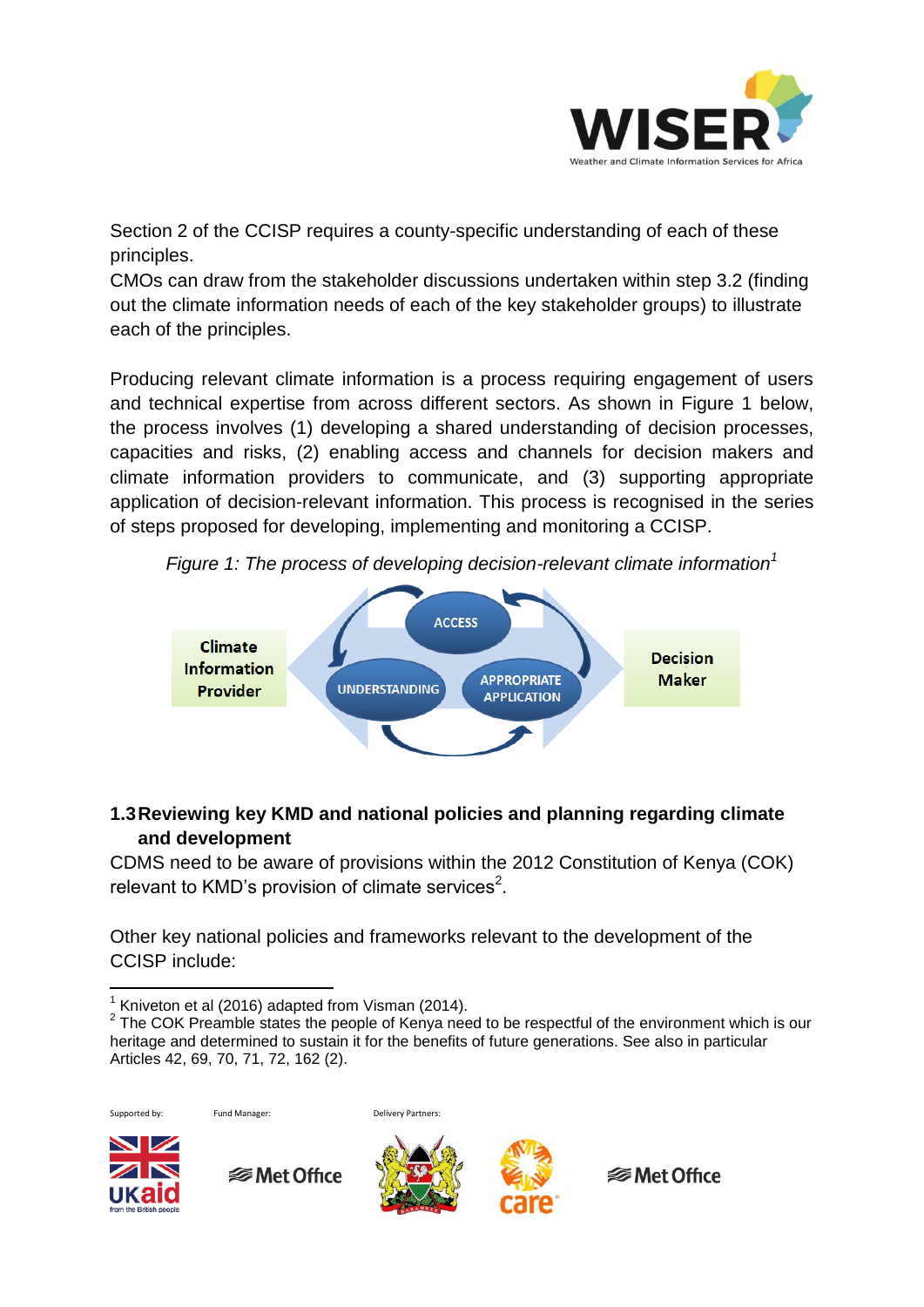

- The National Climate Change Action Plan 2013-2017
- Guidelines for CIDPs

Key KMD policies guiding the development of the CCISP include:

- KMD (2015) Strategic Plan for Development of Decentralised Services, working draft
- KMD (2015) Operations Manual for County Meteorological Directors
- Regional strategic plans (where these exist for the region concerned).

## **2.Undertaking a technical assessment of existing observational networks and data, and reviewing current climate products and their communication**

*Information from this assessment will inform CCISP Sections 1.5, 1.6, 3.1, 4.1 and 7.*

#### **2.1 Review and map the existing observations network in the county.**

The CMO needs to ensure regular review and maintenance of its existing observations network across the county. This will include assessing services currently provided by Community Climate Monitors (CCMs).

If possible, include a map of the county's existing observations network in CCISP section 3.1.

**2.2 Review the existing climate data for the County to produce an overview of average seasonal rainfall, observed trends and current understanding of future climate changes.** 

If available, include within the CCISP:

- A map of the county's main climatic zones, *CCISP Section 1.5*
- Maps of the average rainfall of each season across the county, *CCISP Section 1.5*

Section 5.2.2 of the County Directors Operations Manual provides some guidance on developing a local climatology.



Supported by: Fund Manager: Delivery Partners:





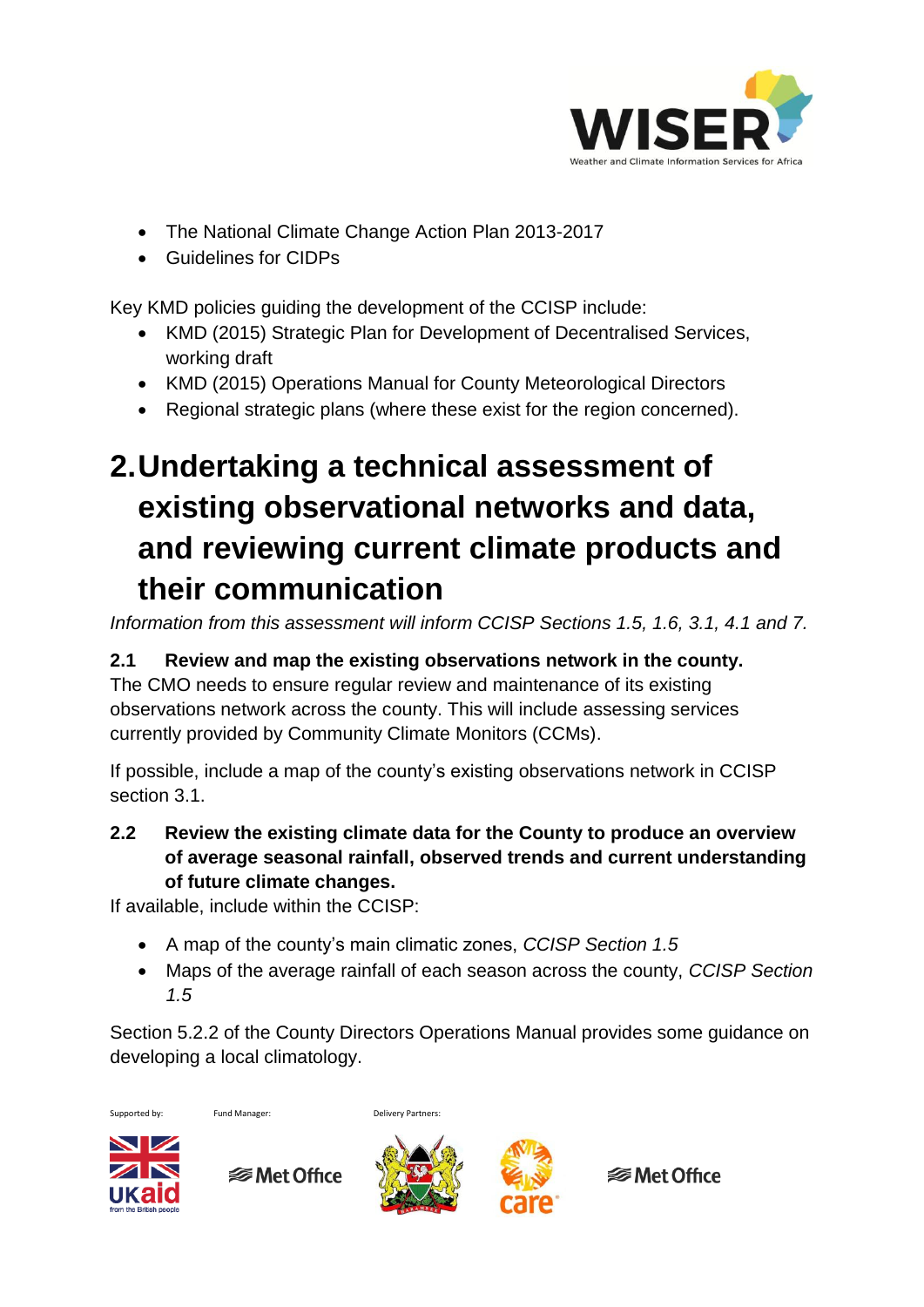

#### **2.3Review what climate information is currently provided for the county by the CMO and KMD and the channels through which these products are currently communicated**

In reviewing the current provision of climate information to the county, CMOs will need to consider both the scientific quality and appropriateness of communication approaches employed. Key questions include:

- What weather and climate products are currently being produced (detailing the timeframe, geographic scale (national, regional, county, sub-county level), format, information and language in each type of climate product)?
- Which decision makers have the forecasts been developed for?
- Which media channels and organizations are they communicated through?
- Is the probabilistic nature of weather and climate information conveyed? If yes, how?
- What capacities has the CMO had to date to support stakeholders in understanding and using climate information?
- Have county stakeholders been engaged in the development of climate information services? If yes, how have they been engaged?
- How 'good' do the CMO and KMD assess their products to be across timeframes and geographic scales? (What level of technical/scientific skill do they assess their products to have)?
- Has there been regular feedback and review to ensure the continuous improvement of services?

## **3 Identify stakeholders' climate information needs**

In developing the CCISP, the CMO is trying to identify how climate information can best support decision making across livelihoods, timeframes, sectors and levels of decision making. As outline in Figure 2 below, this requires considering the following key questions:

- What are the county's principal economic sectors/ main livelihood groups?
- How sensitive are decisions in each sector/livelihood to climate variability and changes?

Supported by: Fund Manager: Delivery Partners:

 $\blacksquare$ 

**<del></del>** Met Office



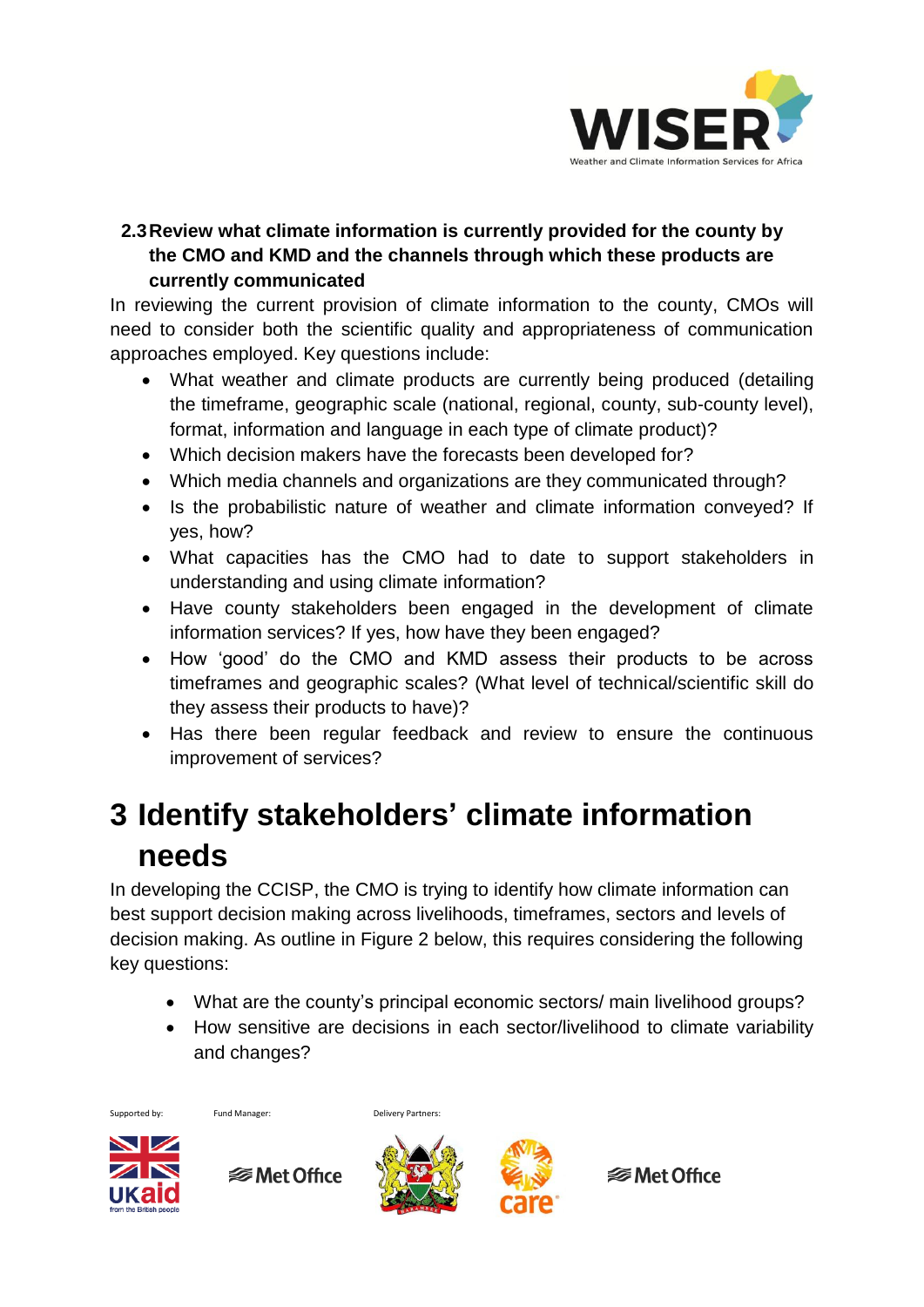

- How is the impact of climate variability and change currently being considered in decision making?
- What decisions are being made that may be better made with the input of relevant climate information?
- Would the ability to make appropriate decisions be improved by providing revised or additional kinds of climate information?
- How can climate information best reach decision makers, including the marginalised?

This analysis provides a foundation from which to develop a stakeholder engagement strategy to support the development of the CCISP.



*Figure 2: How climate information can support a specific decision making process<sup>3</sup>*

 $\overline{\phantom{a}}$ 

 $3$  Kniveton et al (2016), p7. Supported by: Fund Manager: Delivery Partners:  $\blacksquare$ **<del></del>** Met Office **<del></del>** Met Office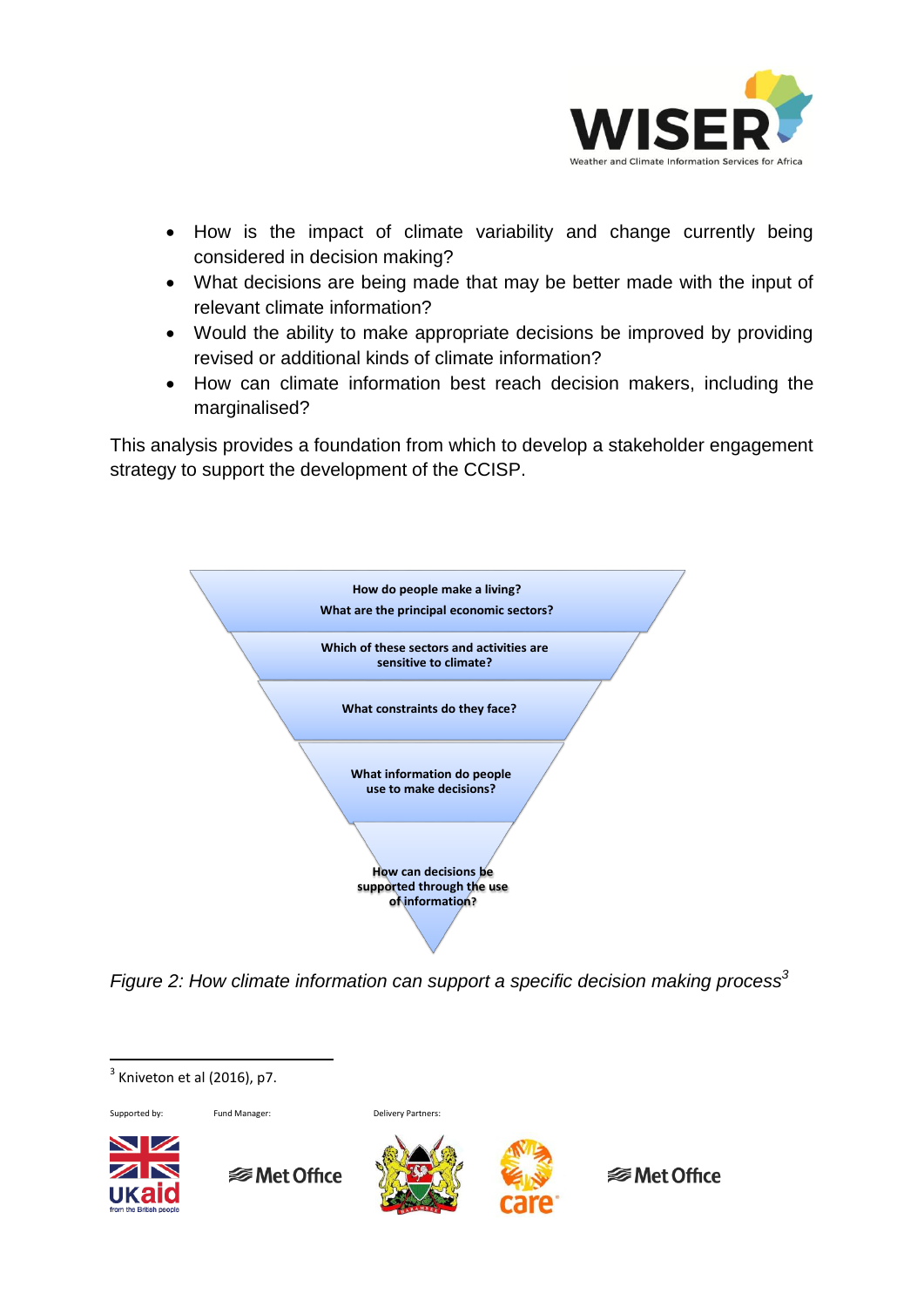

#### **3.1Mapping key stakeholders across ministries, decentralised agencies and principal livelihood groups**

Who are the principal users of climate information services? And how can the CMO best engage with each? This analysis will be vital to ensuring that you develop a CCISP which meets the needs of key decision makers in your county both within County Administration and key livelihood groups.

Key stakeholders are likely to include:

- County Directors and technical experts for agriculture, livestock, planning and the county's other principal economic sectors;
- County Committees engaged in key areas including contingency planning, developing the CIDP and budgeting;
- NGOs engaged in major rural development, disaster risk reduction and humanitarian response projects in the county;
- The Kenya Red Cross county coordinator;
- Senior representatives of the county's principal faith groups;
- Leaders of livelihood associations including: farmers', pastoralists' and/or fishermen's associations;
- Senior representatives of large public or private sector organisations; and
- Relevant sectoral experts from local universities and research institutes.

Stakeholder analysis comprises a series of steps including:

- 1. Identifying all key sets of actors directly or indirectly involved with or affected by CIS.
- 2. Identifying why climate information is important for each group and how it could effectively support each group's decision making processes.
- 3. When the actors have been identified, it is then useful to map the links between them.

Identification of key stakeholders can be undertaken through consultation with a group of well-informed decision makers from across key sectors and livelihood groups. The CMO should remain open to the identification of additional key



Supported by: Fund Manager: Delivery Partners:

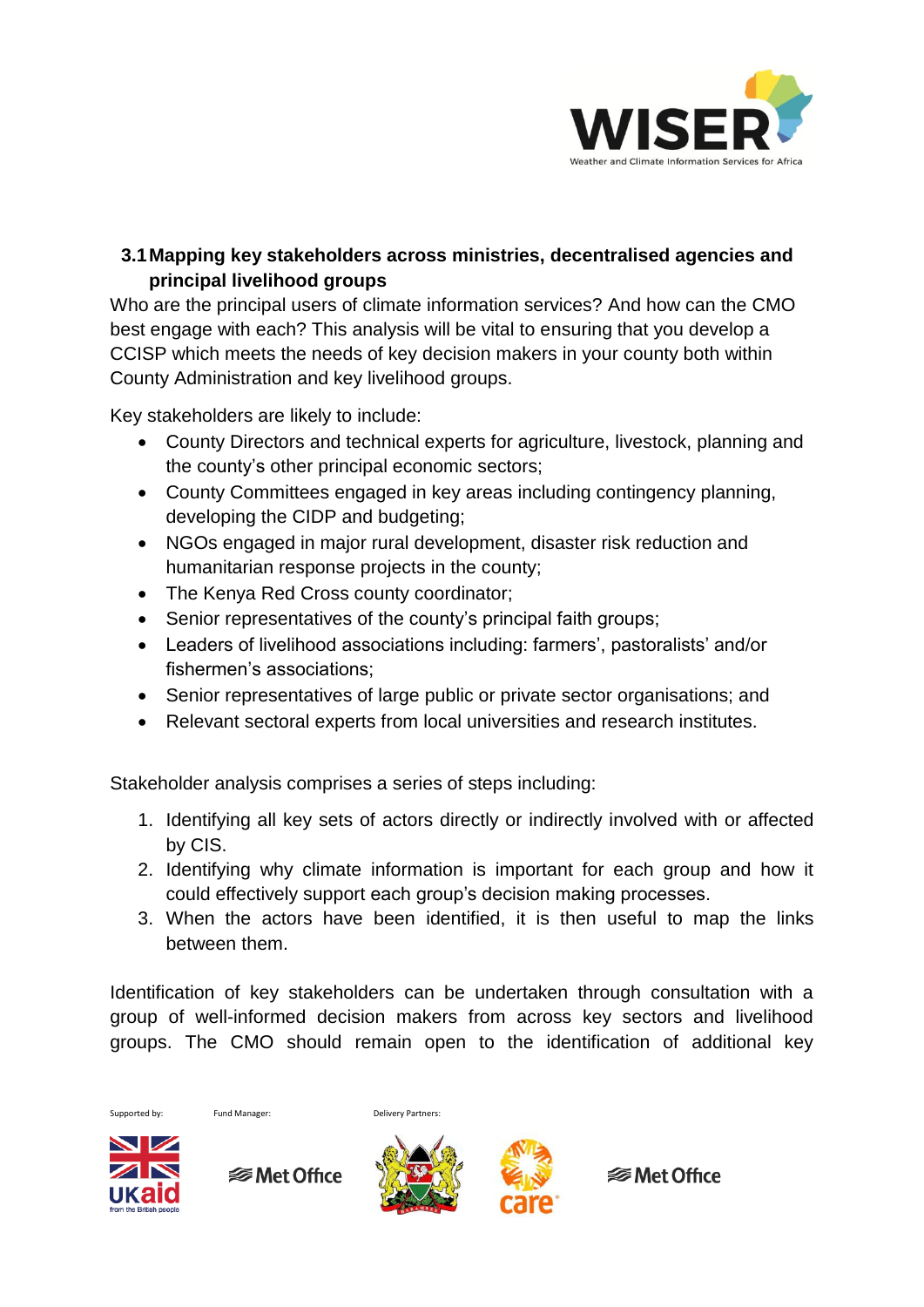

stakeholders during in-depth consultation to identify specific climate information needs (steps 3.2 and 3.3).

There are a range of tools to support stakeholder mapping. These include power/interest mapping (as outlined below) and political economy analysis. Useful resources include:

People and connections is a tool for mapping target audiences and working out how to support them <http://diytoolkit.org/tools/people-connections-map/>

Christian Aid's power mapping tool supports analysis of stakeholders and consideration of how best to engage with and influence key actors <http://www.christianaid.org.uk/Images/Power-Mapping-Power-Analysis-Tool-2.pdf>

CARE's Climate Vulnerability and Capacity Assessment Handbook (2009) outlines the process for undertaking institutional analysis, policy analysis and a venn diagram tool for identifying those institutions most important to at risk communities [http://www.careclimatechange.org/files/adaptation/CARE\\_CVCAHandbook.pdf](http://www.careclimatechange.org/files/adaptation/CARE_CVCAHandbook.pdf)

The County Directors' Operational Manual also includes a section on stakeholder engagement. Section 3 defines who stakeholders are, what stakeholder engagement is and why it is important, types of stakeholder engagement, how to identify stakeholders and their interest, designing a stakeholder engagement strategy and meeting and using stakeholder feedback to inform the development of climate services.

#### **Mapping stakeholders power and interest**

This process maps the interest of stakeholders in CIS and their power in relation to decision making. It is especially helpful in allowing the CMO to develop a stakeholder engagement strategy for their CCISP.

As indicated in the figures below, the process divides stakeholders into four groups of people

- Low Power + Low Interest
- Low Power + High Interest
- High Power + Low Interest
- High Power + High Interest

Supported by: Fund Manager: Delivery Partners:



**<del></del>** Met Office



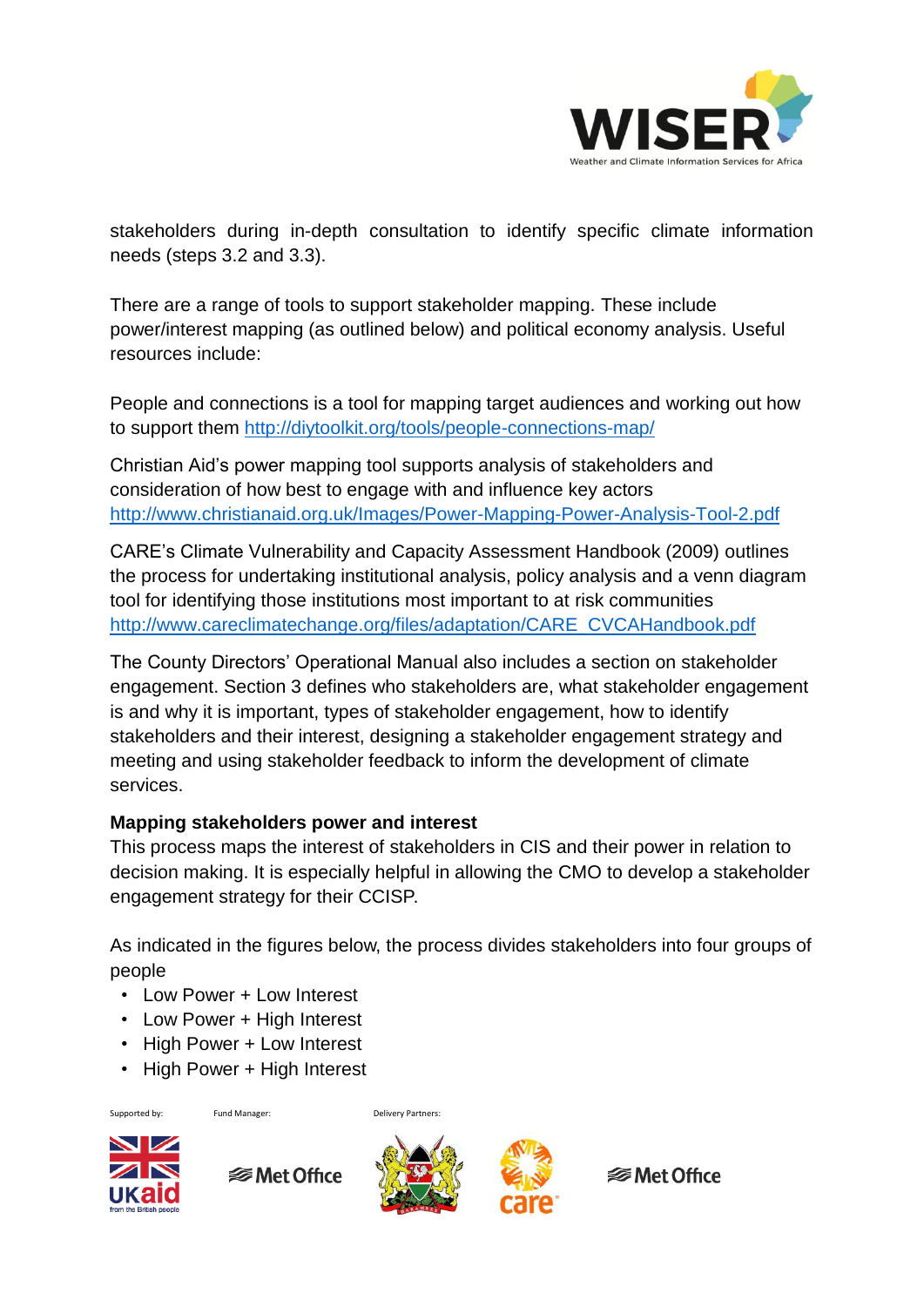



*Figure 3: Mapping the power and interest of key stakeholders*

The stakeholders in each group require different types of engagement:

#### **High Power, interested people: The 'manage closely' group**

These are people you must fully engage with and make greatest efforts to satisfy. They are "key players" who deserve maximum attention. It is important to identify who can influence them.

- Concentrate on these key players
- Involve them in governance/decision making
- Make reference to them regularly during consultative process

#### **High power, less interested people: The 'keep satisfied' group**

Put enough work into approaching these people to keep them satisfied, but not so much that they become bored with your message. Be sure to meet their needs as they have power and they may become interested.

- Engage and consult these stakeholders on specific areas of interest
- Try to increase their level of interest
- Aim to move them into upper right part of the matrix (the 'manage closely' group)

Supported by: Fund Manager: Delivery Partners:



**<del></del>** Met Office



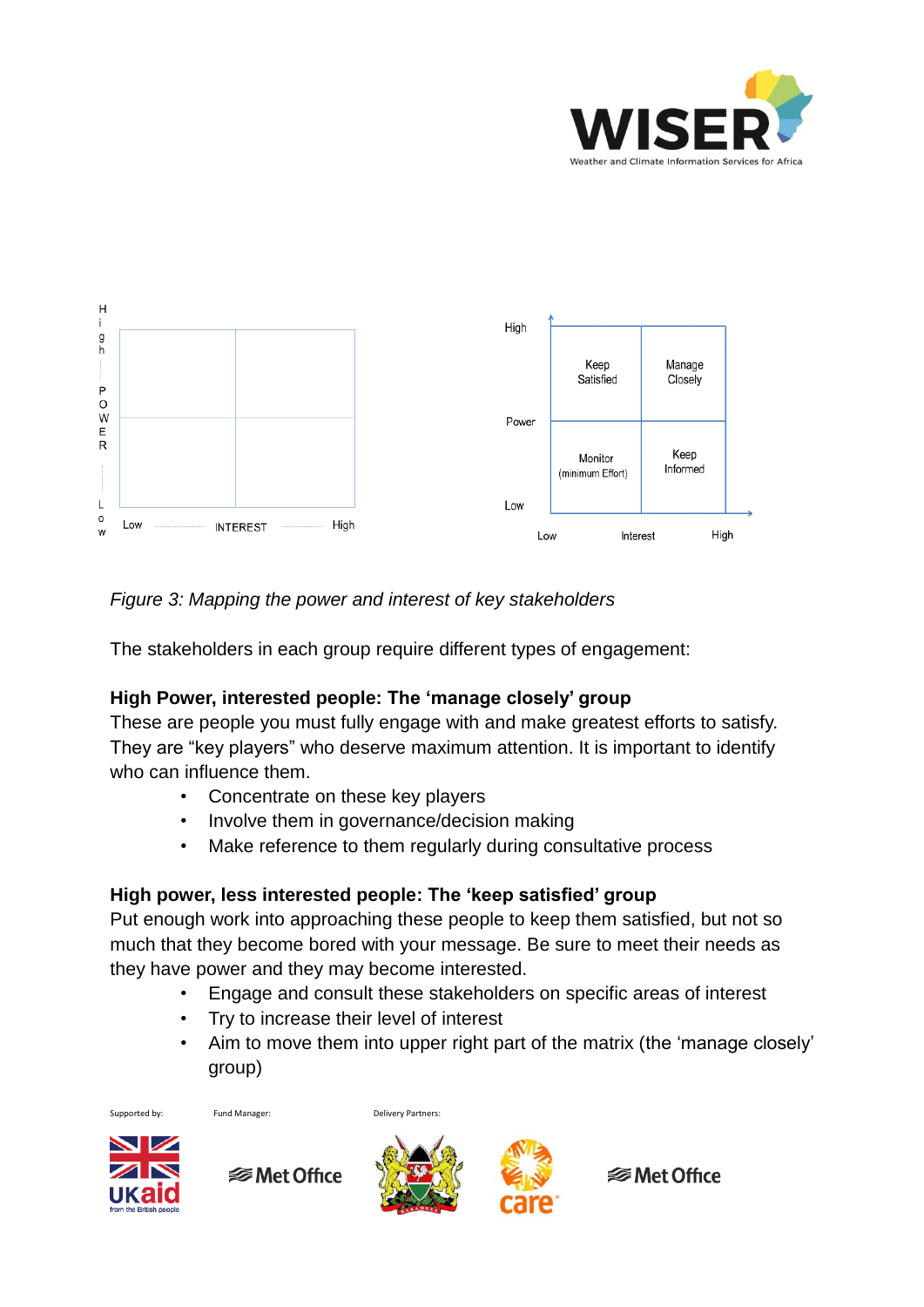

#### **Low power, but interested people: The 'keep informed' group'**

Keep these people sufficiently engaged.

- Make use of their interest by involving them
- Keep them informed and consult them on specific issues
- Consider them as potential supporters/goodwill ambassadors

#### **Low power, less interested people: The 'monitor' group**

Monitor these people, but do not bore them with excessive communication. They may become interested and/or powerful.

- Invest minimum effort
- Inform via general communications- newsletters, websites
- Aim to move them into the right part of the matrix (generating their interest)

#### **3.2Reviewing key county policies and programmes and assessing how these align with national, regional and international policies and programmes**

*A summary of the analysis of the CIDP should be included within CCISP Section 1.3.*

It is important that the CMO review key county policies, including the CIDP, as well as the policies relevant to the county's key livelihoods and economics sectors, including agriculture, livestock, health, roads and infrastructure. Using the information gathered in step 2.2, to collate both historical data and current understanding of future trends, the CMO needs to consider how development in the county has been impacted by observed trends, is affected by climate variability and may be impacted by longer-term climate change.

In analysing the CIDP, key issues to consider include:

- How sensitive is the CIDP (and the county's principal economic sectors and livelihoods) to climate risks?
- Does the CIDP specifically recognise these climate risks?
- How does the CIDP integrate climate variability and change within its planning across key sectors and livelihoods? What specific climate-related activities are included within the existing plan?



Supported by: Fund Manager: Delivery Partners:

**<del></del>** Met Office

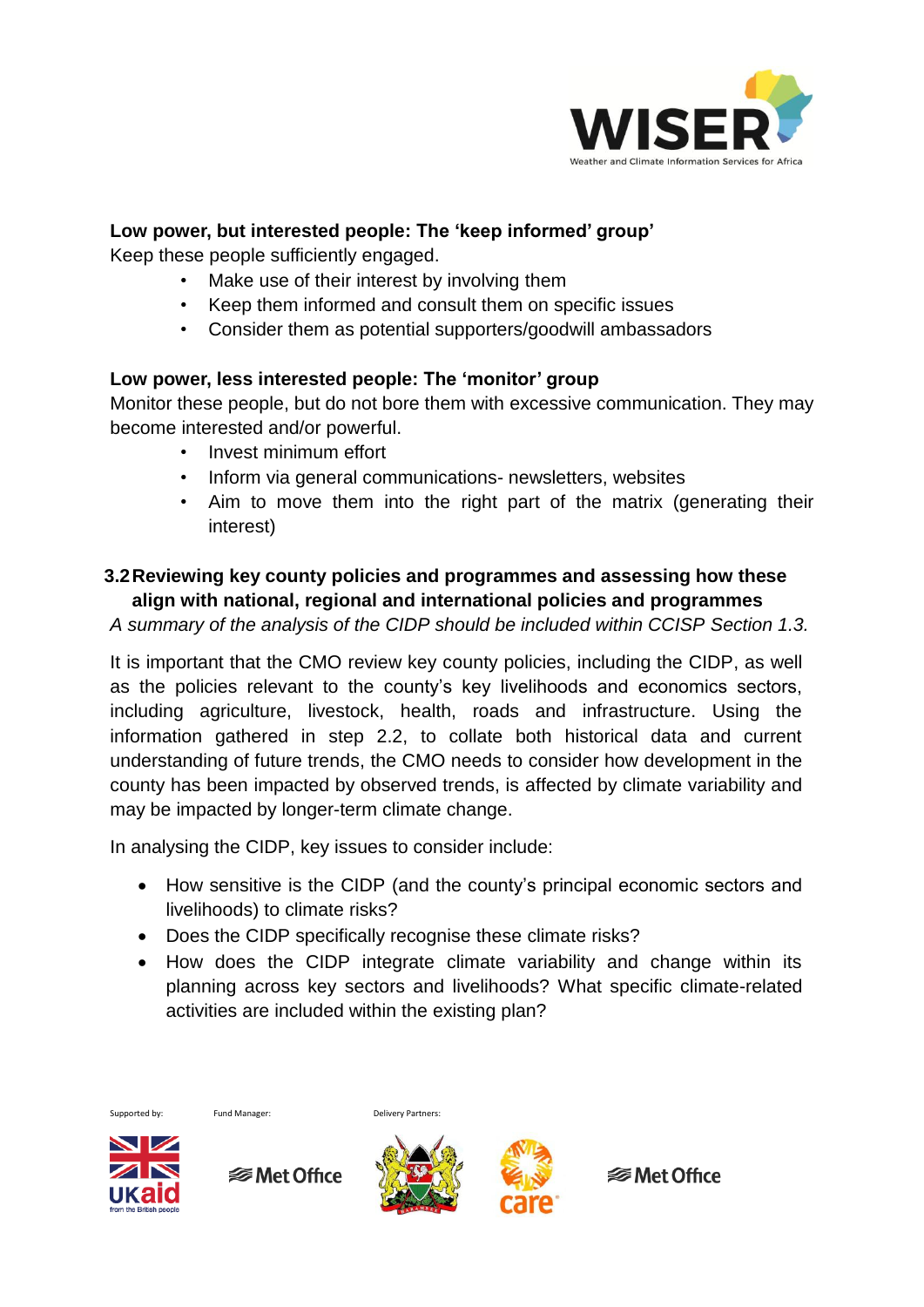

- Could the CIDP be strengthened by closer integration of climate risks? And, if so, how? Can you identify specific ways and practical activities which the CIDP could include to better address climate risks?
- What climate information do the decision makers developing the CIDP currently have access to?
- Is there additional climate information which the CMO could provide or develop to inform the development or review of the CIDP?

KMD is proposing to develop a template to support analysis of how the CIDP is currently integrating climate vulnerability and change. This will be extremely helpful in informing the review of CIDPs due in 2017.

#### **3.3 Finding out the climate information needs of each of the key stakeholder groups through direct discussion**

*Information from this step informs CCISP Section 2.*

A range of approaches, including focus groups, surveys and key informant interviews, can be used to understand the different climate information needs of key stakeholders. CMOs need to ensure consultation with a range of stakeholders from across different ministries, sectors and livelihood groups.

It is usually best to use at least two different approaches to enable cross-checking and so strengthen the evidence base. It is vital to ensure face-to-face and in-depth discussion, including in both groups and on an individual basis with representatives of key livelihood and decision making groups.

In meeting with social and livelihood groups, CMOS should conduct meetings with different groups to ensure consultation is representative of:

 **the main different types of livelihood** in the county**.** Farmers and livestock herders normally predominate. Coastal and lake side communities may also have large fishing communities. In counties with large urban populations, a community group in the main city should also be consulted.





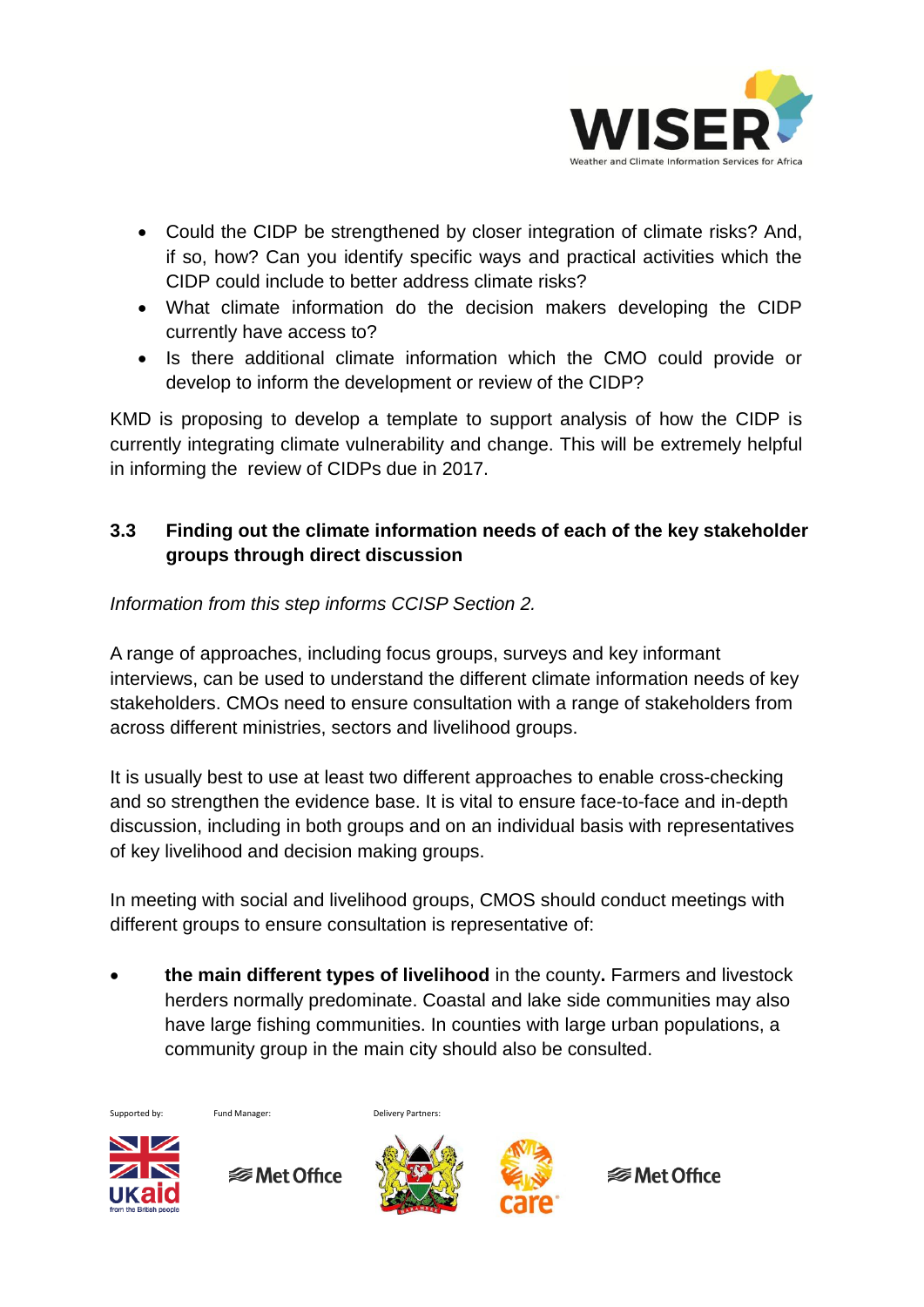

- **the main climatic zones.** If there are significant differences of climate within the county, a community should be consulted within each zone.
- **the main areas prone to weather-related hazards.** If any parts of the county are particularly exposed to weather-related hazards, such as floods or landslides, a community within this high-risk zone should be consulted.
- **Different genders as well as socially marginalised groups.** Separate discussions with women may enable more active consultation on their specific climate information needs. It will also be essential to ensure that consultation encompasses consultation with those social groups who are not of the majority religious, ethnic, livelihood or other social groups within the county.

In meeting with livelihood groups, key questions include the following (and this set of questions can be adapted to support relevant discussion with County Administration, key ministries and other relevant stakeholders):

*Questions relating to how people's decisions, lives and livehoods are affected by weather and climate:* 

- What are the main sources of livelihood in this ward/district/county?
- How are each of these affected by weather and climate? (For farmers include consideration of how each major crop is affected by weather and climate as well as considering access to markets).
- How are your houses and families affected by weather and climate? (Including consideration of flood risk, drought risk, climate-related health issues).
- What kind of weather and climate information do people in your area need? (Then **rank** priorities for the climate information needs identified).
- What are the specific responsibilities of women in the county?
- How do weather and climate impact on these responsibilities, for example in terms of collecting household water during periods of extended drought or caring for those most vulnerable, including children and old people, in case of floods and storms?





**<del></del>** Met Office



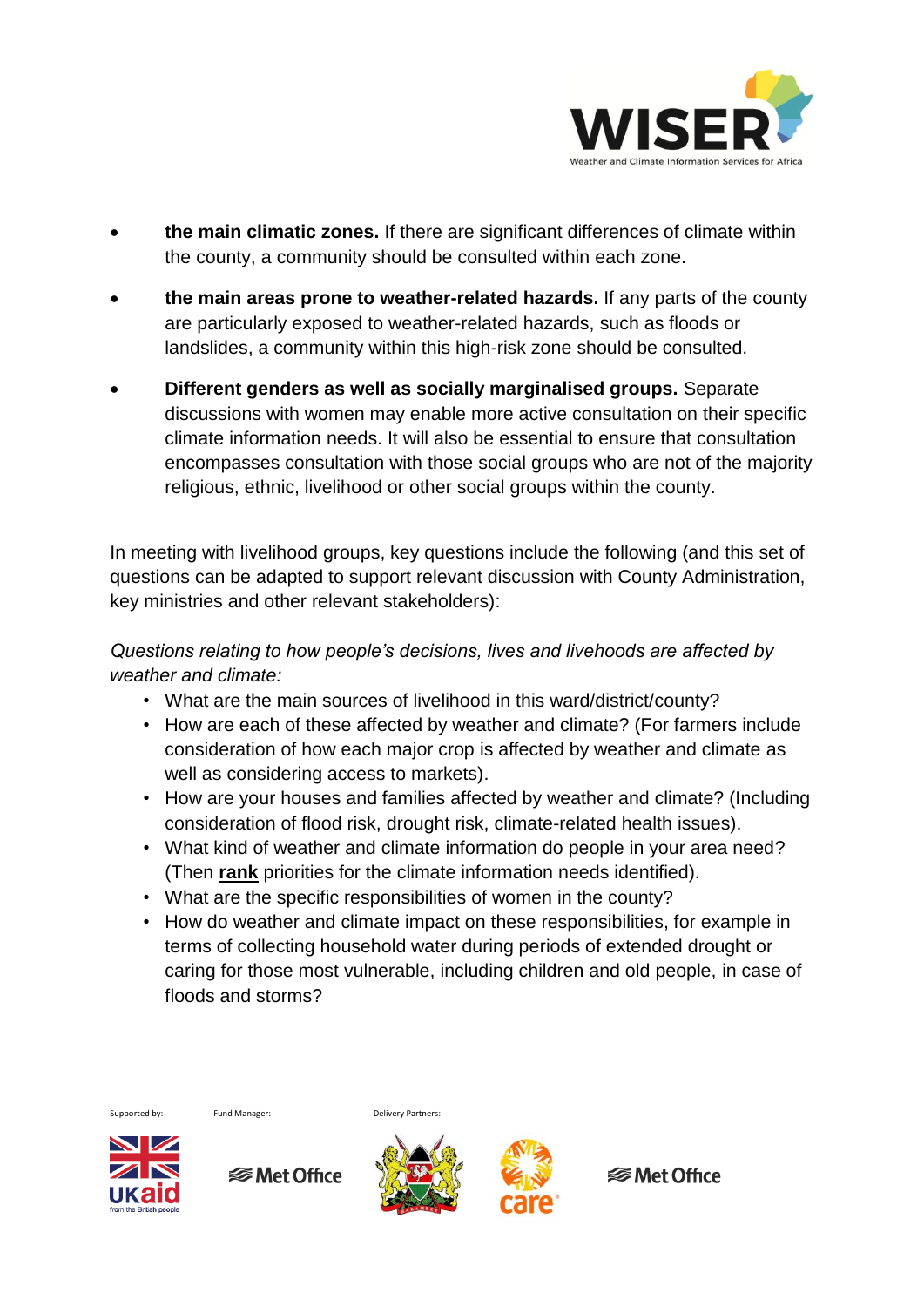

*Questions for scoping the channels through which to effectively communicate with key livelihood groups*:

- How many households in the community have access to radio?
- Which radio stations do people listen to? List the top three stations.
- How often do most people listen to the radio? What time of day do most people listen to the radio? What kind of radio programmes do people in your community prefer to listen to?
- How many households in the community have access to TV?
- Which TV channels do people most watch? How often do they watch? What time of day do most people watch? What kind of programmes do people prefer to watch?
- How many households have access to a mobile phone? How many mobile owners have a smart phone or use their phone to access the internet? How many people use their mobile phones to send and receive SMS messages?
- Which channels of communication do men prefer to receive information through?
- Which channels of communication do women prefer to receive information through?

(Considering the channels already discussed as well as social networks including specific types of community meetings, such as women's groups, religious networks, talking to friends and family).

- Which channels of communication are most effective in reaching women? Do these channels allow for information to reach women quickly in case of an extreme weather event, such as very heavy rainfall?
- Which are the primary and secondary languages spoken by people in your community?
- What proportion of people in your community can read and write?
- What language(s) do people find easiest to read in?

#### *Questions related to people's access to, understanding and use of climate information:*

- Currently how easy is it for you to access weather and climate information relevant to your livelihood/decision making?
- What kind of weather and climate information do you currently receive? (For example seasonal forecasts, early warning, longer-term trends).

Supported by: Fund Manager: Delivery Partners:



**<del></del>** Met Office



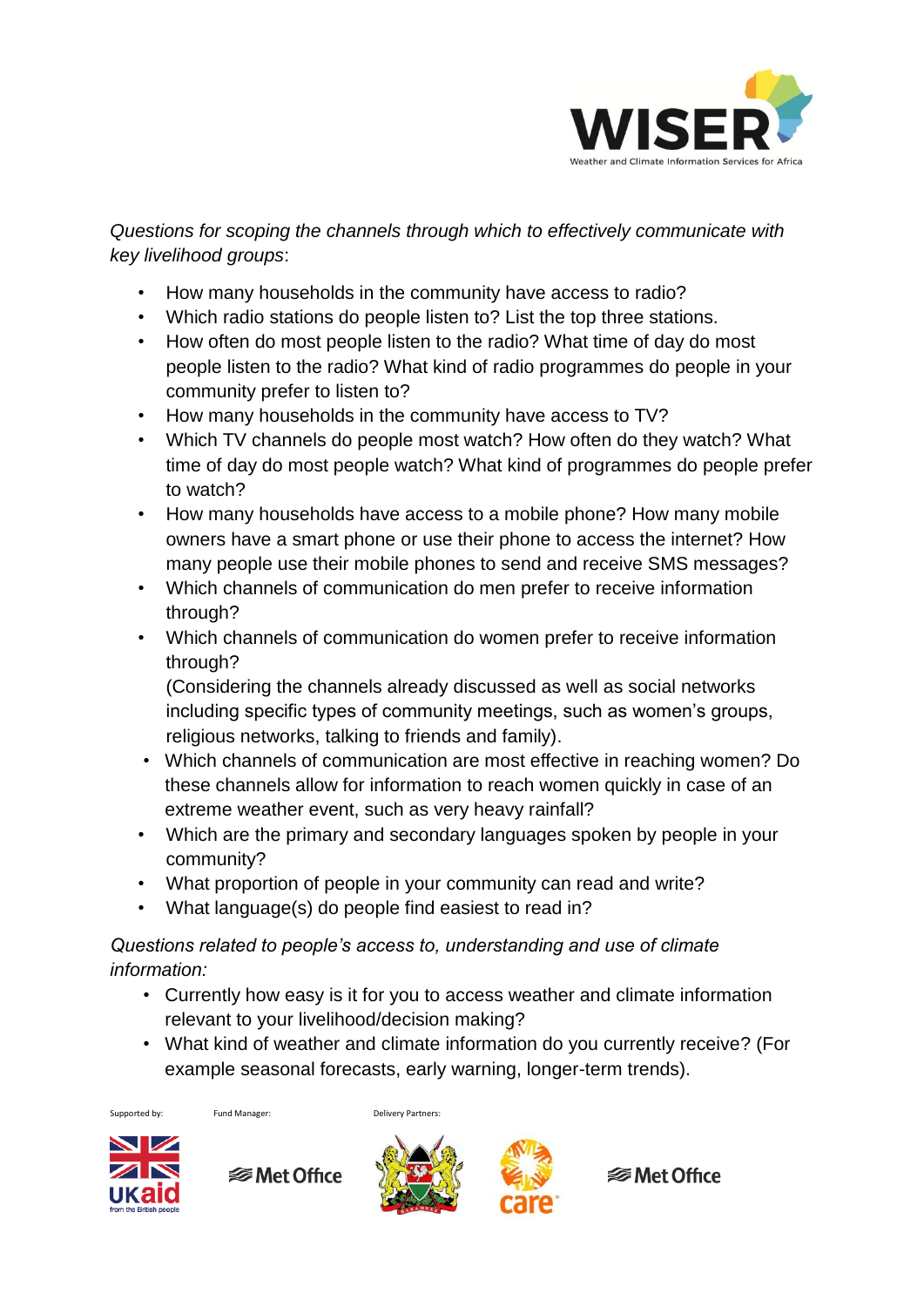

- Through which channels do you receive this information? Identify the top three channels.
- Do you know where this information comes from (KMD and other providers)?
- How accurate is the weather and climate information which you currently receive?
- Do you currently use (scientific sources of) weather and climate information?
- Do you use local knowledge about the weather and climate and/or indigenous indicators? If yes, what are these?
- What decision have you made using weather and climate information?
- Did you find it difficult to use the information in your decision making? Do you feel confident in using weather and climate information in short-term planning (now to seasonal timeframes)? Do you feel confident in using climate information in long-term planning?
- Do you receive the information in time for it to support your decision making?
- What improvements could be made to existing products and services to make them more useful?
- How often do you need to receive weather and climate information?
- Do you have specific suggestions about how weather and climate information could be made more useful for you?

*See Annexes [2,](http://www.metoffice.gov.uk/binaries/content/assets/mohippo/pdf/international/wiser/annex2_sample-needs--access-questions.pdf) [3,](http://www.metoffice.gov.uk/binaries/content/assets/mohippo/pdf/international/wiser/annex3_sample-baseline-survey.pdf) and [4](http://www.metoffice.gov.uk/binaries/content/assets/mohippo/pdf/international/wiser/annex4_sample-score-card_enabling-climate-info.pdf) for sample baseline assessment templates and questionnaires.*

#### **3.4Scoping the reach of existing media channels and social networks**

Map out the county's key media and communications channels, including social networks.

Meet with those running each of these media to find out about:

- their reach: how wide an area they cover;
- their principal audiences;
- the formats in which they provide information;
- $\bullet$  the types of programmes they run;
- their scheduling (for example their weekly programmes or newspaper editions); and
- the languages they use.

Supported by: Fund Manager: Delivery Partners:



**<del></del>** Met Office



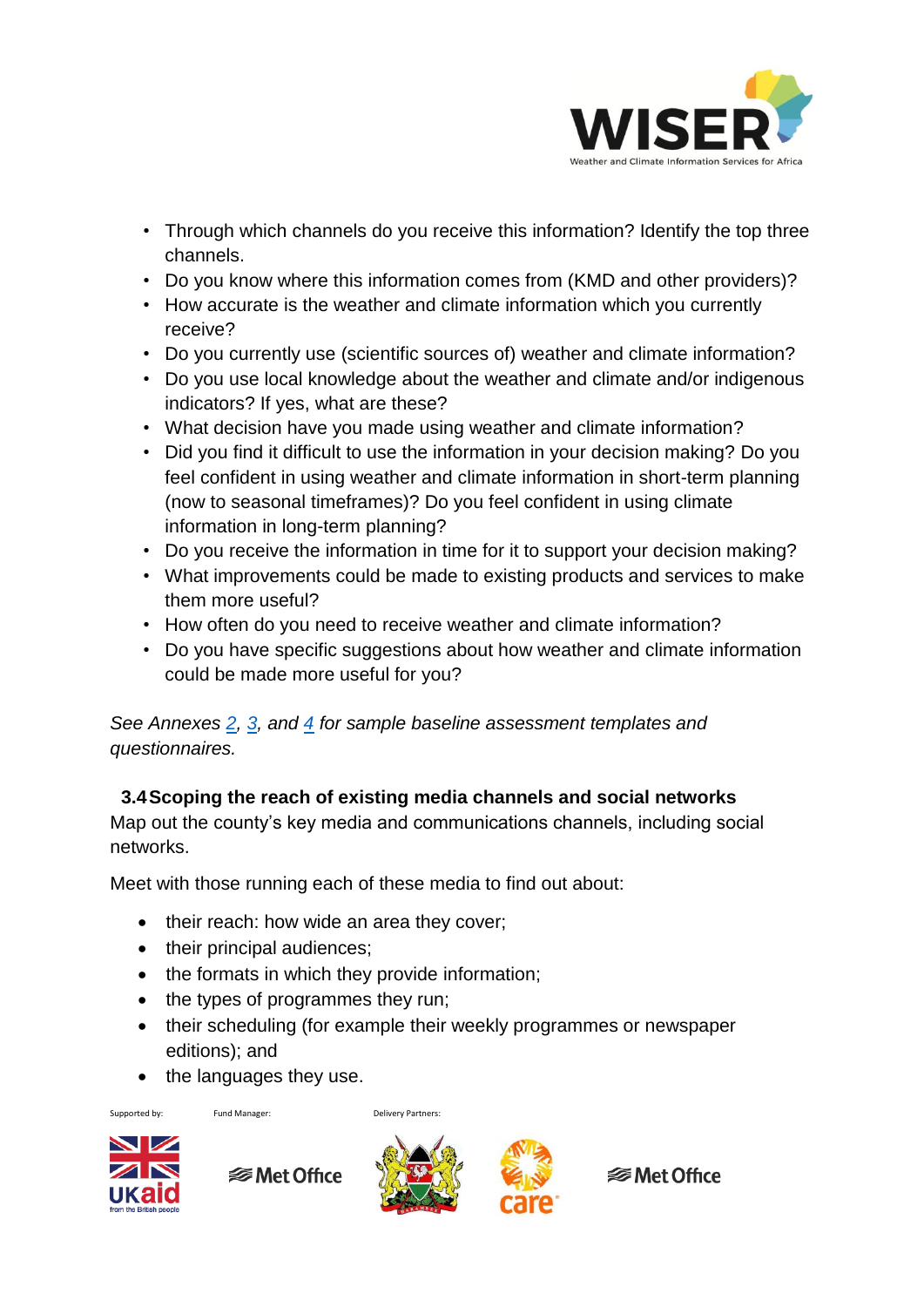

It is particularly important to find out whether each channel monitors and supports feedback, and how they do this. Find out if they currently provide weather and climate information and, if so, what type of information they provide, where they source this, how often they provide this and in what format.

Visit all the **local and regional radio and TV stations** which, in the discussions undertaken in Step 3.3, people in the county say they like and listen to or watch frequently to assess their:

- Main broadcast language(s)
- Type of programming
- Area of broadcast coverage
- Willingness and capacity to collaborate in the communication of CIS information.

It is important to bear in mind that these regional radio and TV stations may often be based outside the county, even though they have many loyal listeners and viewers among the local population.

Assess **mobile telecoms geographical coverage** of the county to determine:

- Which networks have the best population coverage
- Which networks have the best geographic coverage
- Which areas of the county do not have any mobile telecoms coverage

Assess the **level of internet access** of the main stakeholder groups in the county through desk research and meetings with community groups and County Administration.

To find out the channels through which to best reach key livelihood and social groups, including the most marginalised, step 3.3 includes questions specifically relating to the reach of the principal media channels and trusted social networks, including religious, livelihood and community leaders and groups.

Supported by: Fund Manager: Delivery Partners:



**<del></del>** Met Office

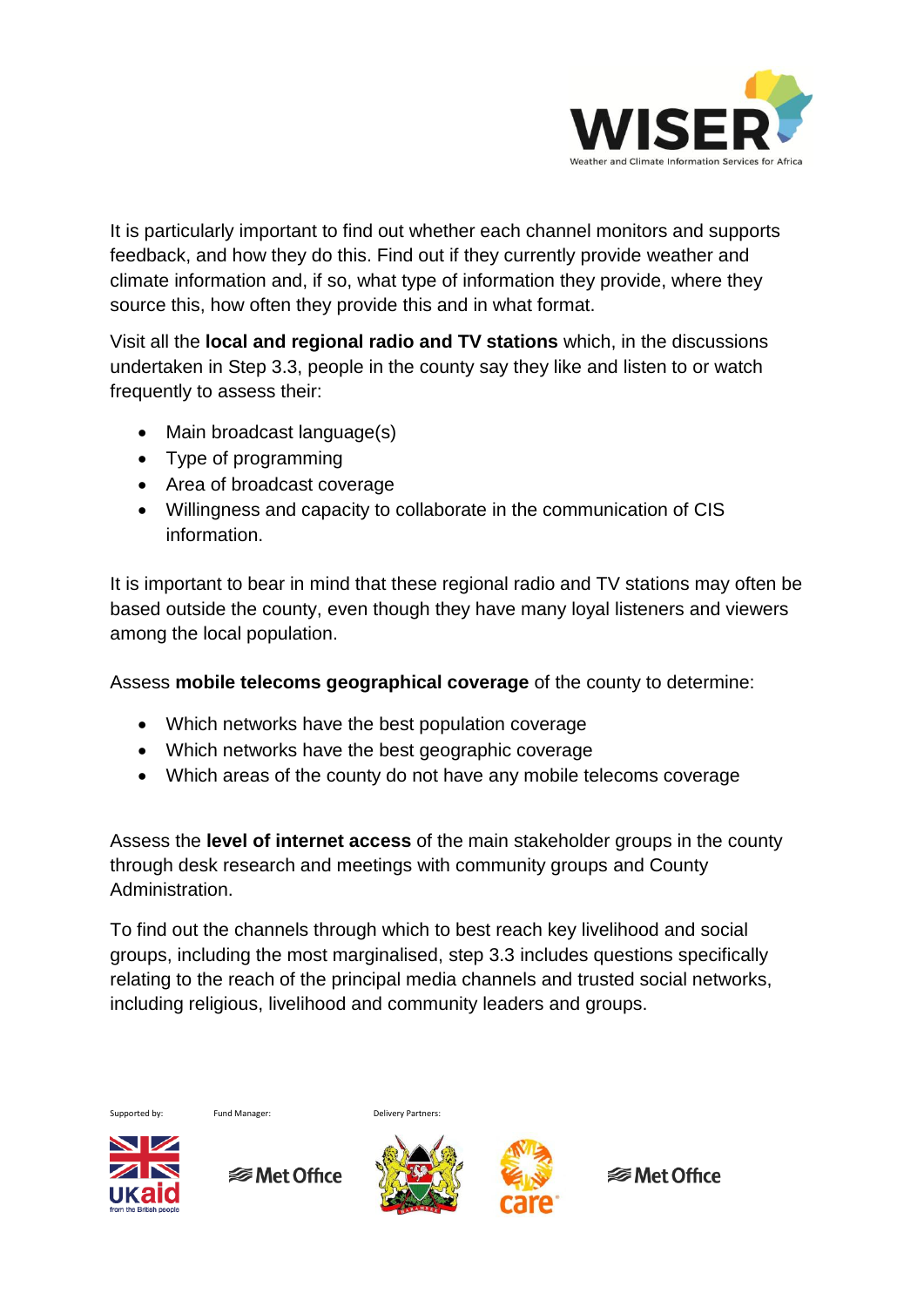

## **4.0 Drafting the CCISP**

*Include a list of all tables and figures included in the CCISP in the contents index of the plan.*

Using the information gathered in steps 1-3, the CMO can draft a CCISP. It will be important to engage continual informal stakeholder input and review to build buy in to the overall CCISP. CMOs will need to remain mindful of their existing capacities and resources to ensure that the CCISP is realistic. Rather than risk disappointing stakeholders, the CCISP can provide a phased plan, bringing in additional services in an achievable timeframe.

**4.1 Establishing county-specific goals, objectives and principles and ensuring alignment with both key county policies and national, regional and international policies, processes and programmes**

The aim is for the CMO to develop aims and objectives which are relevant to the county context and align with national and international policies, standards and principles.

To complete CCISP Sections 1.1 and 2.1-2.2, the CMO will need to review the principles of developing decision relevant CIS (Step 1.2), key KMD and national policies on climate and development (Step 1.3), and feedback through stakeholder engagement undertaken in review key county policies (Step 3.2) and consultation with County Administration and key livelihood and social groups (Step 3.3).

#### **4.2 Planning the required observation network**

*This information is required in CCISP Sections 3.2 to 3.5.*

The planning of a county observation network should be based on the principle of mapping different atmospheric processes across time and horizontal scales, p59 in the County Directors' Operation Manual, section 4.3.1 'planning a county observation network'.

This section should also include a plan on how to ensure maintenance of meteorological equipment, both that managed by KMD and that owned by non-KMD entities. See the County Directors' Operation Manual, section 4.4.2 'developing an observations network maintenance plan'.

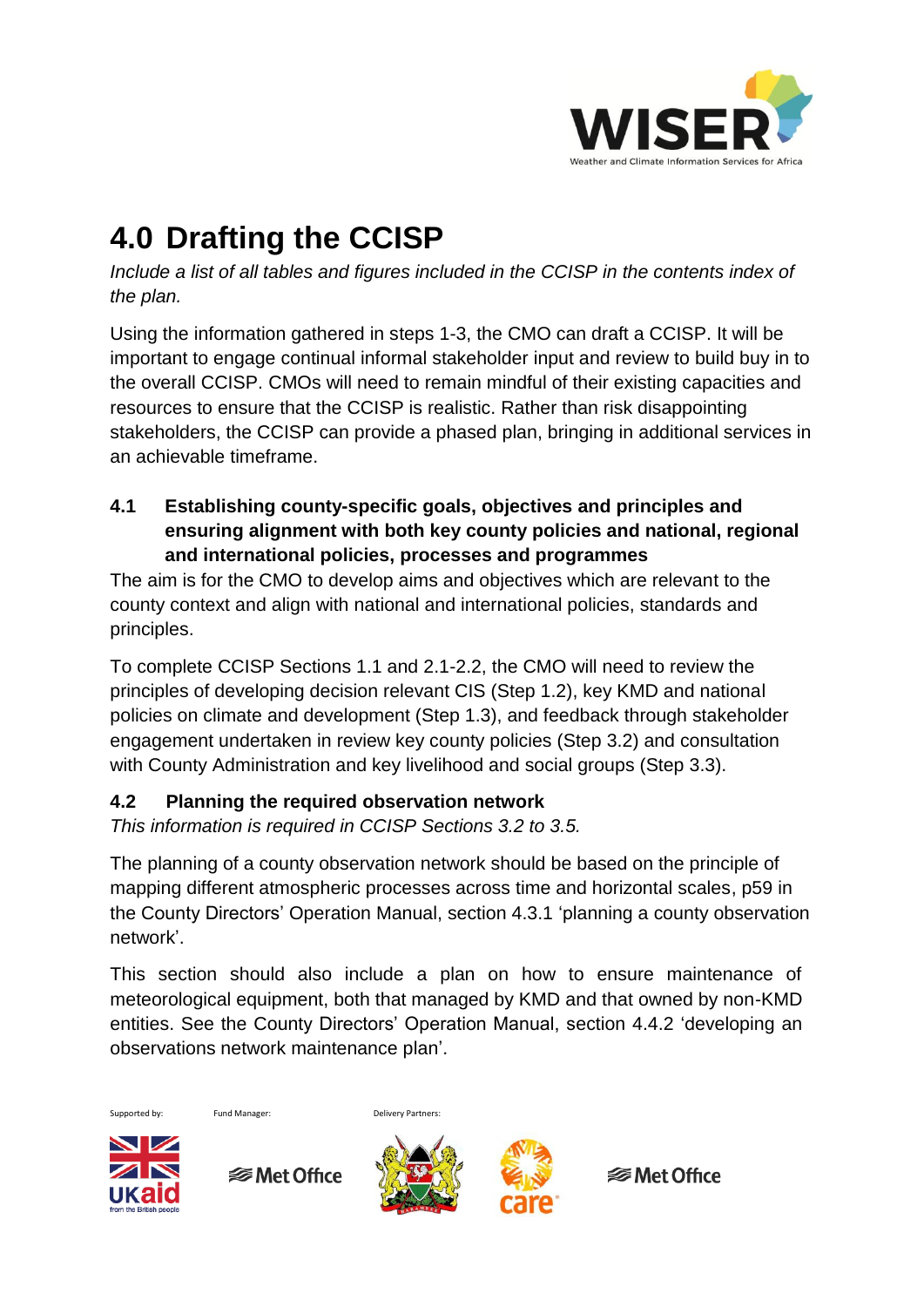

#### **4.3 Planning the proposed county-specific climate information to be provided**

Steps 2.3, 3.2 and 3.3 will have provided information on the types of climate information key stakeholders require, as well as their prioritisation as to which of these are the most important to inform specific types of decision making.

The CMO then has to consider how it can best address these needs. CMOs will need to consider how they can work with colleagues from across key County Government ministries and relevant research institutes and sources of expertise to source the technical input required to develop advisories which can accompany the forecasts across timescales. The County Climate Outlook Forum (CCOF)<sup>4</sup> provides a forum in which colleagues from across key ministries and livelihood group together review the seasonal forecast and develop advisories for the principal livelihood decisions in each ward. The CMO will need to establish how to engage similar levels of technical advice to accompany monthly, weekly, and daily forecasts as well as warnings of extreme weather events.

#### **4.4 Planning the communications strategy and reviewing this with key stakeholders**

Steps 2.3, 3.3 and 3.4 will have established an understanding of the most effective ways of ensuring that climate information reaches key stakeholders. It will be important to ensure that the approaches developed are sustainable and support regular feedback. Wherever possible they should link with existing channels and networks and secure the engagement of trusted members of the community.

#### **4.5 Developing a budget for the CCISP**

Based on the assessment for strengthening the observation network (step 4.2), the proposed climate products (step 4.3) and communications strategy (step 4.4), use the KMD 2016 Implementation Matrix for developing decentralised climate services to draft budgets for 1-3 and 5 years. Remember to include sufficient resources to enable regular communication, including CCOF in advance of each principal rainy season, and ongoing monitoring and review, including regular consultation with the major communications channels engaged in supporting commmunication of climate information and regular review with County Adminsitration and key livelihood groups after each principal rainy season (step 5.2).

 $\overline{\phantom{a}}$ 

Supported by: Fund Manager: Delivery Partners:



**<del></del>** Met Office





<sup>&</sup>lt;sup>4</sup> Also known as the Participatory Scenario Planning (PSP) process.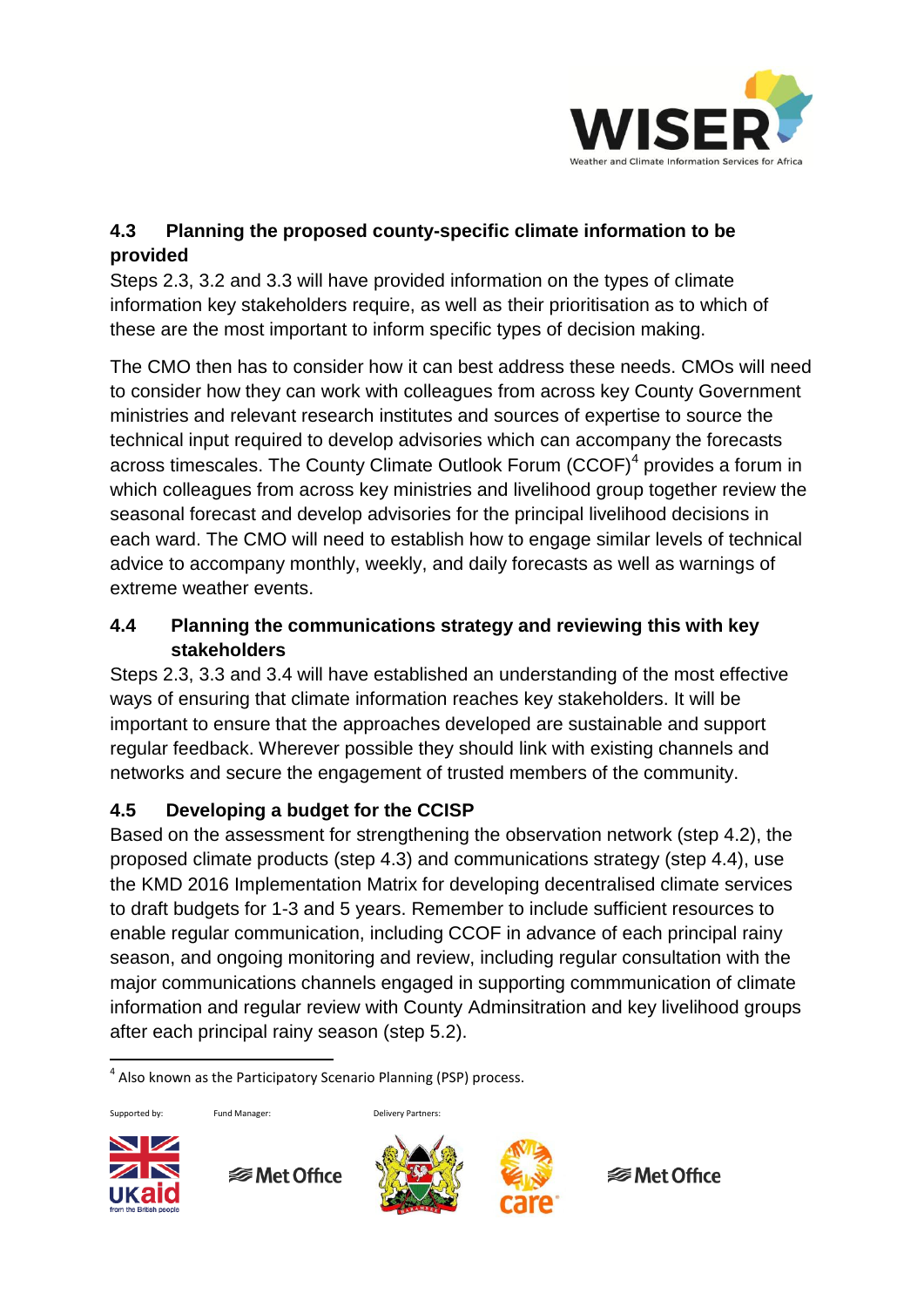

## **5.0 Reviewing the plan**

#### **5.1 Reviewing and finalising the CCISP with key stakeholders**

If resources allow, it is important to hold a meeting with representation from key County Administration ministries and devolved agencies, social and livelihood groups. This allows formal review of the draft CCISP and builds support and demand for climate services. Assuming high level representation from the County Administration, the review can also support a request for a formal endorsement by the County Government and contribution of a foreword for the CCISP.

It is very important to revise the CCISP after the review meeting to ensure that participants can see that their comments and feedback have been integrated within the plan.

It will be equally important to separately review the CCISP with those stakeholders consulted in step 3.3, both within County Administration and key livelihood and social groups. This will allow the CMO to feedback on how the CCISP has sought to address the issues raised within the initial consultation. Again this consultation builds support and demand for the county CIS.

If possible, the CMO should seek forewords to the CCISP from both the County Administration and KMD head office.

#### **5.2 Planning and agreeing with both key county stakeholders and KMD head office the implementation, monitoring, evaluation and regular review of the CCISP**

A key part of the review of the draft CCISP will be developing a methodology and timeframe for regular monitoring, review and updating of climate services for the county. Wherever possible, this should be integrated within existing policy and service review processes. The process will need to enable monitoring and review at all levels, including village/ward, sub-county and county levels.

Ideally monitoring will occur after each of the county's principal seasons. It will be extremely important to identify mechanisms for integrating formal review within the county's annual planning and budgeting schedule, as well as ensuring the meeting of KMD reporting requirements.

*See [Annex 5](http://www.metoffice.gov.uk/binaries/content/assets/mohippo/pdf/international/wiser/annex5_sample-seasonal-score-card.pdf) for a post-season review template.*